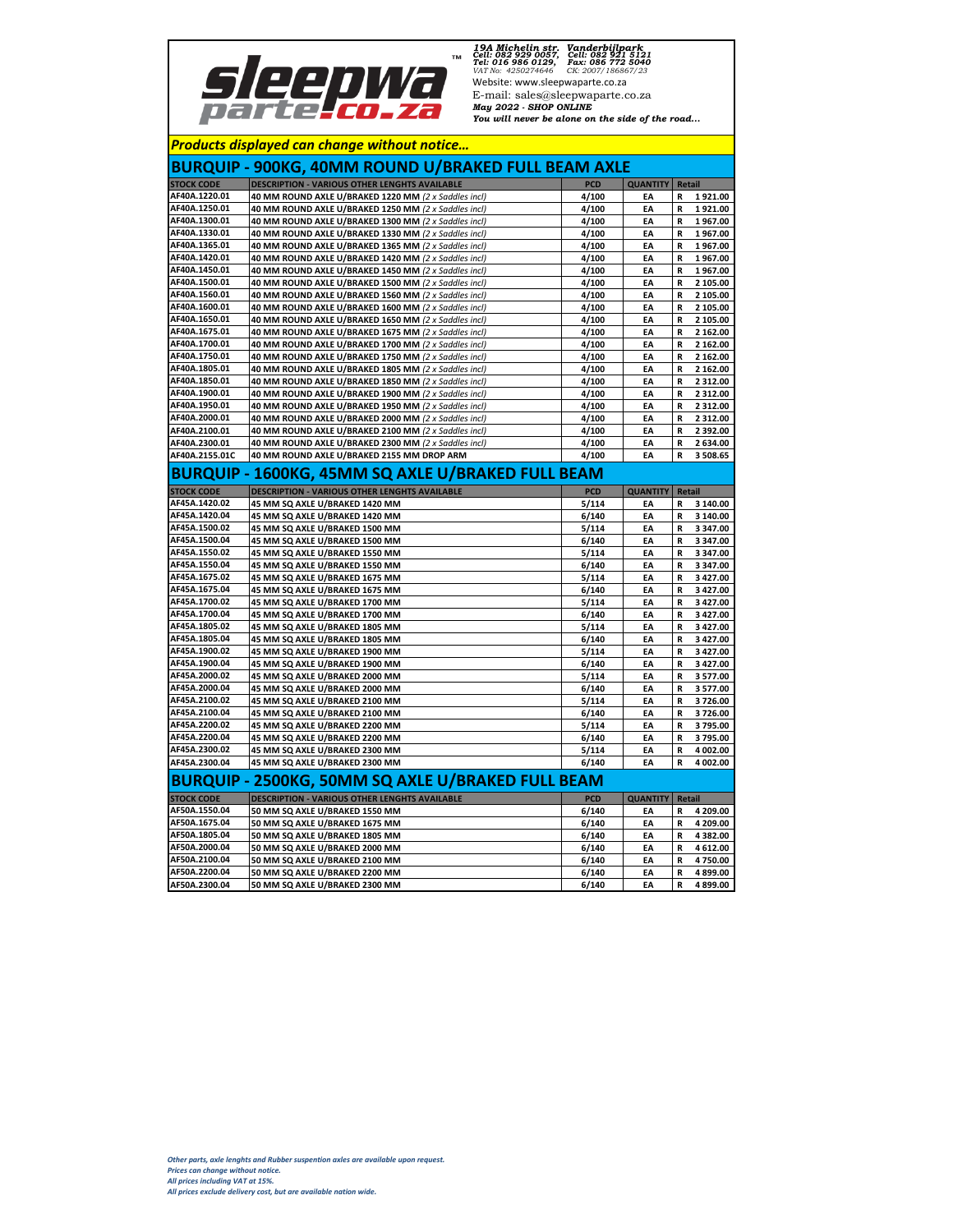|                                  | <b>BURQUIP - 1600KG, 45MM SQ BRAKED AXLE FULL BEAM</b>                                                |                |                        |                                  |
|----------------------------------|-------------------------------------------------------------------------------------------------------|----------------|------------------------|----------------------------------|
| <b>STOCK CODE</b>                | <b>DESCRIPTION - VARIOUS OTHER LENGHTS AVAILABLE</b>                                                  | <b>PCD</b>     | <b>QUANTITY</b>        | Retail                           |
| AFC45A.1420.02                   | 45 MM SQ AXLE BRAKED 1420 MM                                                                          | 5/114          | EA                     | 6 659.00<br>R                    |
| AFC45A.1420.04                   | 45 MM SQ AXLE BRAKED 1420 MM                                                                          | 6/140          | EA                     | R<br>6 659.00                    |
| AFC45A.1500.02                   | 45 MM SQ AXLE BRAKED 1500 MM                                                                          | 5/114          | EA                     | 6 659.00<br>R                    |
| AFC45A.1500.04                   | 45 MM SQ AXLE BRAKED 1500 MM                                                                          | 6/140          | EA                     | 6 659.00<br>R                    |
| AFC45A.1550.02                   | 45 MM SQ AXLE BRAKED 1550 MM                                                                          | 5/114          | EA                     | 6 843.00<br>R                    |
| AFC45A.1550.04                   | 45 MM SQ AXLE BRAKED 1550 MM                                                                          | 6/140          | EA                     | 6 843.00<br>R                    |
| AFC45A.1675.02                   | 45 MM SQ AXLE BRAKED 1675 MM                                                                          | 5/114          | EA                     | 6 843.00<br>R                    |
| AFC45A.1675.04                   | 45 MM SQ AXLE BRAKED 1675 MM                                                                          | 6/140          | EA                     | 6 843.00<br>R                    |
| AFC45A.1805.02<br>AFC45A.1805.04 | 45 MM SQ AXLE BRAKED 1805 MM                                                                          | 5/114          | EA<br>EA               | R<br>7 015.00                    |
| AFC45A.1900.02                   | 45 MM SQ AXLE BRAKED 1805 MM<br>45 MM SQ AXLE BRAKED 1900 MM                                          | 6/140<br>5/114 | EA                     | 7 015.00<br>R<br>7 015.00<br>R   |
| AFC45A.1900.04                   | 45 MM SQ AXLE BRAKED 1900 MM                                                                          | 6/140          | EA                     | 7 015.00<br>R                    |
| AFC45A.2000.02                   | 45 MM SQ AXLE BRAKED 2000 MM                                                                          | 5/114          | EA                     | 7 165.00<br>R                    |
| AFC45A.2000.04                   | 45 MM SQ AXLE BRAKED 2000 MM                                                                          | 6/140          | EA                     | 7 165.00<br>R                    |
| AFC45A.2100.02                   | 45 MM SQ AXLE BRAKED 2100 MM                                                                          | 5/114          | EA                     | R<br>7 165.00                    |
| AFC45A.2100.04                   | 45 MM SQ AXLE BRAKED 2100 MM                                                                          | 6/140          | EA                     | 7 165.00<br>R                    |
| AFC45A.2200.02                   | 45 MM SQ AXLE BRAKED 2200 MM                                                                          | 5/114          | EA                     | 7 165.00<br>R                    |
| AFC45A.2200.04                   | 45 MM SQ AXLE BRAKED 2200 MM                                                                          | 6/140          | EA                     | 7 165.00<br>R                    |
| AFC45A.2300.02                   | 45 MM SQ AXLE BRAKED 2300 MM                                                                          | 5/114          | EA                     | 7372.00<br>R                     |
| AFC45A.2300.04                   | 45 MM SQ AXLE BRAKED 2300 MM                                                                          | 6/140          | EA                     | 7372.00<br>R                     |
|                                  | ALL BRAKED AXLE PRICES EXCLUDE BRAKE CABLES AND EQUALISING BRACKETS                                   |                |                        |                                  |
|                                  | <b>BURQUIP - 1800KG, 50MM SQ BRAKED AXLE FULL BEAM</b>                                                |                |                        |                                  |
| <b>STOCK CODE</b>                | <b>DESCRIPTION - VARIOUS OTHER LENGHTS AVAILABLE</b>                                                  | <b>PCD</b>     | <b>QUANTITY</b>        | Retail                           |
| AFC50B.1800.04                   | 50 SQ AXLE BRAKED 1800 MM                                                                             | 6/140          | EA                     | R 10 005.00                      |
| AFC50B.2100.04                   | 50 SQ AXLE BRAKED 2100 MM                                                                             | 6/140          | EA                     | R 10 224.00                      |
| AFC50B.2300.04                   | 50 SQ AXLE BRAKED 2300 MM                                                                             | 6/140          | EA                     | R<br>10 707.00                   |
|                                  | ALL BRAKED AXLE PRICES EXCLUDE BRAKE CABLES AND EQUALISING BRACKETS                                   |                |                        |                                  |
|                                  | <b>BURQUIP - 2500KG, 50MM SQ BRAKED AXLE FULL BEAM</b>                                                |                |                        |                                  |
| <b>STOCK CODE</b>                | <b>DESCRIPTION - VARIOUS OTHER LENGHTS AVAILABLE</b>                                                  | <b>PCD</b>     | <b>QUANTITY</b>        | Retail                           |
| AFC50A.1480.04                   | 50 SQ AXLE BRAKED 1480 MM                                                                             | 6/140          | EA                     | R 10 534.00                      |
| AFC50A.1550.04                   | 50 SO AXLE BRAKED 1550 MM                                                                             | 6/140          | EA                     | R 10 534.00                      |
| AFC50A.1800.04                   | 50 SQ AXLE BRAKED 1805 MM                                                                             | 6/140          | EA                     | R 10 534.00                      |
| AFC50A.2100.04                   | 50 SQ AXLE BRAKED 2100 MM                                                                             | 6/140          | EA                     | 11 408.00<br>R                   |
| AFC50A.2200.04<br>AFC50A.2300.04 | 50 SQ AXLE BRAKED 2200 MM                                                                             | 6/140          | EA                     | 11 408.00<br>R<br>R              |
|                                  | 50 SQ AXLE BRAKED 2300 MM<br>ALL BRAKED AXLE PRICES EXCLUDE BRAKE CABLES AND EQUALISING BRACKETS      | 6/140          | EA                     | 11 408.00                        |
|                                  | <b>BURQUIP - AXLE FULL BEAM ONLY</b>                                                                  |                |                        |                                  |
|                                  |                                                                                                       |                |                        |                                  |
| <b>STOCK CODE</b><br>BQBEAM900   | <b>DESCRIPTION - VARIOUS OTHER LENGHTS AVAILABLE</b><br>900KG ROUND BEAM ONLY, 40MM MAX LENGTH 2300MM |                | <b>QUANTITY</b> Retail | 1 030.40<br>R                    |
| BQBEAM1600                       | 1600KG SQ BEAM ONLY, 45MM MAX LENGTH 2300MM                                                           |                | EA<br>EA               | R<br>1449.00                     |
|                                  |                                                                                                       |                |                        |                                  |
|                                  | BURQUIP - RUBBARIDE BRAKED AXLE FULL BEAM                                                             |                |                        |                                  |
| <b>STOCK CODE</b>                | <b>DESCRIPTION - VARIOUS LENGHTS AVAILABLE</b>                                                        | <b>PCD</b>     | <b>QUANTITY</b>        | Retail                           |
| AR0900/1150.1                    | RUBBARIDE FULL BEAM UN-BRAKED, UP TO 1150KG                                                           | 4/100          | EA                     | R<br>8 666.00                    |
| AR1200/1600.1                    | RUBBARIDE FULL BEAM UN-BRAKED, UP TO 1600KG                                                           | 5/114          | EA                     | 9 3 5 5 . 0 0<br>R               |
| ARC1200/1600.1                   | RUBBARIDE FULL BEAM BRAKED, UP TO 1600KG                                                              | 5/114          | EA                     | 12 378.00<br>R                   |
| ARC1300/1800.1<br>ARC2000/2500.1 | RUBBARIDE FULL BEAM BRAKED, UP TO 1800KG<br>RUBBARIDE FULL BEAM BRAKED, UP TO 2500KG                  | 6/140<br>6/140 | EA<br>EA               | 14 579.00<br>R<br>23 155.00<br>R |
|                                  | ALL BRAKED AXLE PRICES EXCLUDE BRAKE CABLES AND EQUALISING BRACKETS                                   |                |                        |                                  |
|                                  |                                                                                                       |                |                        |                                  |
|                                  | BURQUIP - AGRICULTURAL IMPLEMENT COMPONENTS                                                           |                |                        |                                  |
| <b>STOCK CODE</b>                | <b>DESCRIPTION</b>                                                                                    | <b>PCD</b>     | <b>QUANTITY</b>        | Retail                           |
| C07926                           | 6 TON EYE 35 MM, U/BRAKED WELD-ON COUPLER                                                             |                | EA                     | 1783.00<br>R                     |
| AF60C.1700.05                    | 60 MM SQ AXLE U/BRAKED 1700 MM, 4 TON                                                                 | 6/205          | EA                     | 5 744.00                         |
| <b>SKIT4000</b>                  | 1 X 2000KG SPRING & M/KIT & 1 X 2000KG 8 BLADE 70X10                                                  |                | PER SET                | R<br>3 439.00                    |
| TL2-0900                         | <b>TURNTABLE LS RA900NU</b>                                                                           |                | EA                     | R<br>4911.00<br>R                |
| W16-6.5H-05C                     | RIM 650HX16 2PC                                                                                       | 6/205          | EA                     | 2 277.00<br>R                    |
|                                  |                                                                                                       |                |                        |                                  |
| AF70C.1800.05                    | 70 MM SQ AXLE U/BRAKED 1800 MM, 6 TON                                                                 | 6/205          | EA                     | R<br>7 395.00                    |
| <b>SKIT6000</b>                  | 1 X 3000KG SPRING & M/KIT & 1 X 3000KG 12 BLADE 70X10                                                 |                | <b>PER SET</b>         | 3 818.00<br>R                    |
| TL2-1050                         | TURNTABLE LS RA1050NU                                                                                 |                | EA                     | 5 267.00<br>R                    |
| W16-6.5H-05C                     | RIM 650HX16 2PC                                                                                       | 6/205          | EA                     | 2 277.00<br>R                    |
| AF80C.1800.06                    | 80 MM SQ AXLE U/BRAKED 1800 MM, 8 TON                                                                 | 8/275          | EA                     | 11 494.00<br>R                   |
| <b>SKIT8000</b>                  | 1 X 4000KG SPRING & M/KIT & 1 X 4000KG 13 BLADE 70X10                                                 |                | PER SET                | 4 083.00<br>R                    |
| TL3-1100                         | TURNTABLE LS RA1100NU                                                                                 |                | EA                     | 5785.00<br>R                     |
| W16-7.0-06C                      | RIM 7.0-16 2PC                                                                                        | 8/275          | EA                     | 2 277.00<br>R                    |
| W20-7.5V-06C                     | RIM 7.5V-20 2PC                                                                                       | 8/275          | EA                     | R<br>2921.00                     |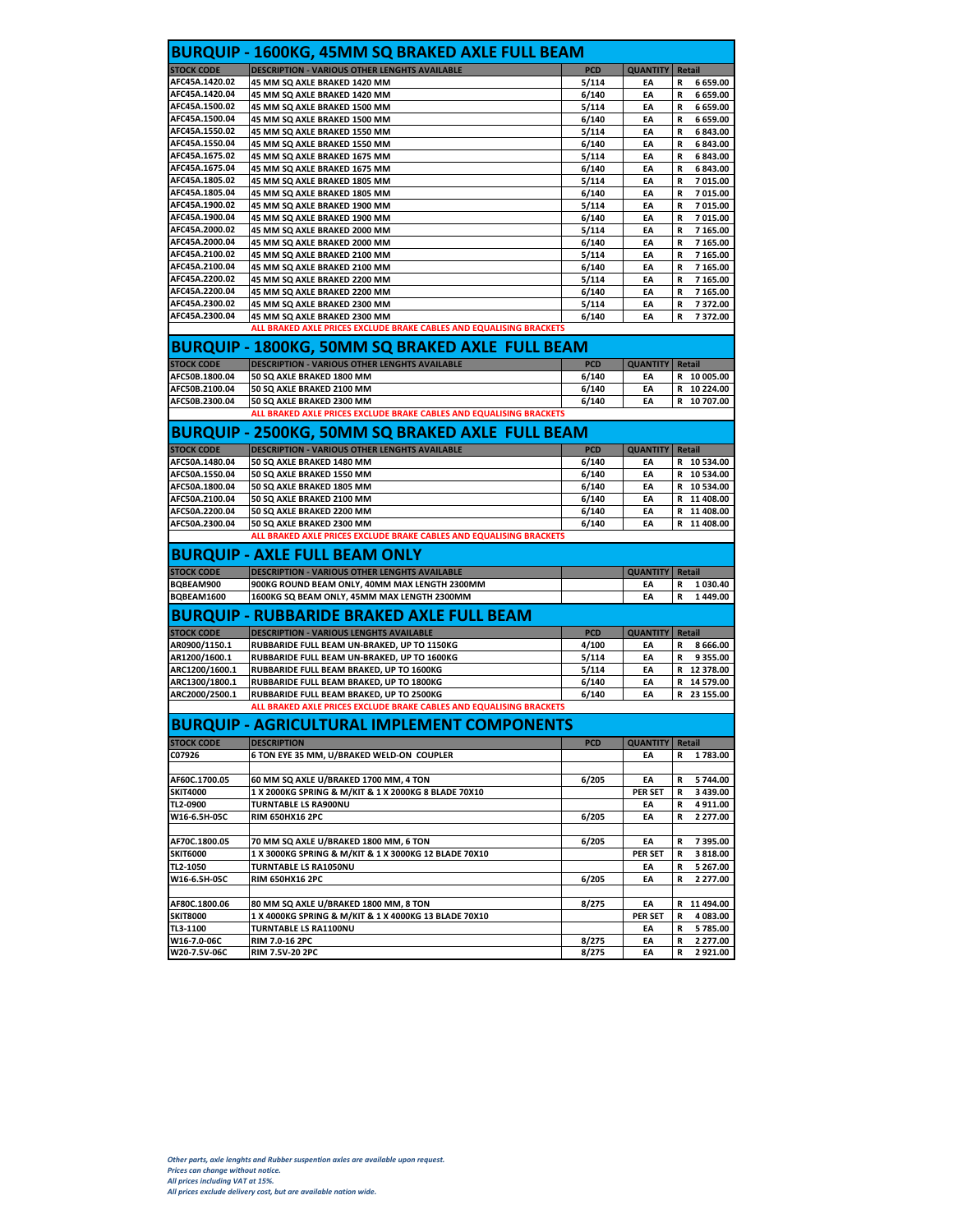| <b>STOCK CODE</b><br>M10RB<br><b>SPBRNUTS</b> | <b>DESCRIPTION</b>                                                         | <b>SIZE</b> | <b>QUANTITY   Retail</b> |        |                                                                                                                                                                                                                                                                                 |
|-----------------------------------------------|----------------------------------------------------------------------------|-------------|--------------------------|--------|---------------------------------------------------------------------------------------------------------------------------------------------------------------------------------------------------------------------------------------------------------------------------------|
|                                               |                                                                            |             |                          |        |                                                                                                                                                                                                                                                                                 |
|                                               | M10 THREADED ROD - EXCL NUTS                                               | 3.0M        | EΑ                       | R      | 101.20                                                                                                                                                                                                                                                                          |
|                                               | NUTS FOR BRAKE ROD - 3 x STD M10 NUTS, 1 x BALL / DOME NUT                 |             | EA                       | R      | 67.62                                                                                                                                                                                                                                                                           |
| EQBD                                          | <b>EQUALISING BRACKET - DOUBLE BRAKED AXLE</b>                             |             | EA                       | R      | 152.95                                                                                                                                                                                                                                                                          |
| <b>EQBS</b>                                   | <b>EQUALISING BRACKET - SINGLE BRAKED AXLE</b>                             |             | EA                       | R      | 43.47                                                                                                                                                                                                                                                                           |
| BCP02R                                        | AXLE PLATE FOR CABLES - TANDUM                                             |             | EA                       | R      | 101.20                                                                                                                                                                                                                                                                          |
| BCP01R                                        | <b>AXLE PLATE FOR CABLES - SINGLE</b>                                      |             | EA                       | R      | 29.33                                                                                                                                                                                                                                                                           |
| GCAP47.1                                      | <b>GREASE CAP - 900KG AXLE</b>                                             | 47.3MM      | EA                       | R      | 25.42                                                                                                                                                                                                                                                                           |
| <b>GCAP52.1</b>                               | GREASE CAP - 1600KG, 45MM SQ & 1800KG, 50MM SQ AXLE                        | 52.3MM      | EA                       | R      | 29.33                                                                                                                                                                                                                                                                           |
| GCAP62.1                                      | <b>GREASE CAP - 2500KG AXLE</b>                                            | 62.1MM      | EA                       | R      | 37.26                                                                                                                                                                                                                                                                           |
| <b>M18CN</b>                                  | CASTLE NUT FOR 900KG, 1600KG & 1800KG AXLE                                 | 18MM        | EA                       |        | 23.46                                                                                                                                                                                                                                                                           |
|                                               |                                                                            |             |                          | R      |                                                                                                                                                                                                                                                                                 |
| HUB0450.01C                                   | U/BRAKED HUB - 900KG, 40MM ROUND BEAM AXLE - COMPLETE                      | 4/100 PCD   | EA                       | R      | 527.85                                                                                                                                                                                                                                                                          |
| <b>HUB1250.01C</b>                            | U/BRAKED HUB - 1600KG, 45MM SQUARE BEAM AXLE - COMPLETE                    | 4/100 PCD   | EA                       | R      | 915.98                                                                                                                                                                                                                                                                          |
| <b>HUB1250.04C</b>                            | U/BRAKED HUB - 1600KG, 45MM SQUARE BEAM AXLE - COMPLETE                    | 5/114 PCD   | EA                       | R      | 915.98                                                                                                                                                                                                                                                                          |
| HUB1250.04C6                                  | U/BRAKED HUB - 1600KG, 45MM SQUARE BEAM AXLE - COMPLETE                    | 6/140 PCD   | EA                       | R      | 915.98                                                                                                                                                                                                                                                                          |
| HBB200B.01A                                   | BRAKE DRUM - 1600KG, 45MM BEAM AXLE                                        | 4/100 PCD   | EA                       | R      | 1016.89                                                                                                                                                                                                                                                                         |
| HBB200B.01C                                   | BRAKE DRUM - 1600KG, 45MM BEAM AXLE                                        | 5/114 PCD   | EA                       | R      | 1016.89                                                                                                                                                                                                                                                                         |
| HBB200B.04SC                                  | BRAKE DRUM - 1600KG, 45MM BEAM AXLE                                        | 6/140 PCD   | EA                       | R      | 1016.89                                                                                                                                                                                                                                                                         |
| HBB250B.02C                                   | BRAKE DRUM - 1800KG, 50MM BEAM AXLE                                        | 5/114 PCD   | EA                       | R      | 1630.13                                                                                                                                                                                                                                                                         |
| <b>HBB250B.04C</b>                            | BRAKE DRUM - 1800KG, 50MM BEAM AXLE                                        | 6/140 PCD   | EA                       | R      | 1630.13                                                                                                                                                                                                                                                                         |
|                                               |                                                                            |             |                          |        |                                                                                                                                                                                                                                                                                 |
| HBB250A.02C                                   | BRAKE DRUM - 2500KG, 55MM BEAM AXLE                                        | 5/165 PCD   | EA                       | R      | 1676.70                                                                                                                                                                                                                                                                         |
| HBB250A.04C                                   | BRAKE DRUM - 2500KG, 55MM BEAM AXLE                                        | 6/140 PCD   | EA                       | R      | 1676.70                                                                                                                                                                                                                                                                         |
| BKIT01                                        | BEARING KIT 01 (30205/30204) FOR 750KG UN-BRAKED AXLE                      |             | EA                       | R      | 155.25                                                                                                                                                                                                                                                                          |
| BKIT02                                        | BEARING KIT 02 (30205/30206)                                               |             | EA                       | R      | 198.38                                                                                                                                                                                                                                                                          |
| BKIT03                                        | BEARING KIT 03 (30208/30206) FOR 2.5 TON BRAKED AXLE                       |             | EA                       | R      | 276.00                                                                                                                                                                                                                                                                          |
| BKIT04                                        | BEARING KIT 04 (30205/32007) FOR 1.6TON & 1.8TON BRAKED AXLE               |             | EA                       | R      | 215.63                                                                                                                                                                                                                                                                          |
| BKIT05                                        | BEARING KIT 05 (67048/10 & 44649/10)                                       |             | EA                       | R      | 215.63                                                                                                                                                                                                                                                                          |
| BKIT06                                        | BEARING KIT 06 (44610/49 x 2)                                              |             | EA                       | R      | 163.88                                                                                                                                                                                                                                                                          |
| BKIT07                                        |                                                                            |             |                          |        |                                                                                                                                                                                                                                                                                 |
| BKIT08                                        | BEARING KIT 07 (11749/10 & 45449/10)                                       |             | EA                       | R      | 163.88                                                                                                                                                                                                                                                                          |
|                                               | BEARING KIT 08 (11949/10 & 67048/10)                                       |             | EA                       | R      | 163.88                                                                                                                                                                                                                                                                          |
| BKIT09                                        | BEARING KIT 09 (30005 /32007)                                              |             | EA                       | R      | 215.63                                                                                                                                                                                                                                                                          |
| S1HP45X08                                     | FLAT SPRING SADDLE FOR SQUARE AXLES                                        |             | EA                       | R      | 22.43                                                                                                                                                                                                                                                                           |
| SMALLSADDLE                                   | ROUND SADDLE FOR ROUND 750KG & 900KG AXLES                                 |             | EA                       | R      | 32.78                                                                                                                                                                                                                                                                           |
| <b>BCK1140</b>                                | <b>BRAKE CABLE 1140 MM LONG</b>                                            |             | EA                       | R      | 190.61                                                                                                                                                                                                                                                                          |
| <b>BCK1440</b>                                | BRAKE CABLE 1440 MM LONG                                                   |             | EA                       | R      | 190.61                                                                                                                                                                                                                                                                          |
| <b>BCK1740</b>                                | <b>BRAKE CABLE 1740 MM LONG</b>                                            |             | EA                       | R      | 190.61                                                                                                                                                                                                                                                                          |
| M12WN                                         | <b>WHEEL NUTS</b>                                                          | M12         | EA                       | R      | 13.80                                                                                                                                                                                                                                                                           |
| <b>M12WS</b>                                  | <b>WHEEL STUDS</b>                                                         | M12         | EA                       | R      | 19.32                                                                                                                                                                                                                                                                           |
| M12WB24                                       | <b>WHEEL BOLTS</b>                                                         | M12         | EA                       | R      | 19.32                                                                                                                                                                                                                                                                           |
| <b>M14WN</b>                                  |                                                                            |             |                          | R      |                                                                                                                                                                                                                                                                                 |
|                                               | <b>WHEEL NUTS</b>                                                          | M14         | EA                       |        | 38.64                                                                                                                                                                                                                                                                           |
| M14WR                                         | <b>WHEEL STUDS</b>                                                         | M14         | EA                       | R      | 143.52                                                                                                                                                                                                                                                                          |
| <b>BK200L</b>                                 | 1.6 TON BRAKED AXLE BACK PLATE, LEFT HAND                                  |             | EA                       | R      | 1 055.70                                                                                                                                                                                                                                                                        |
| <b>BK200R</b>                                 | 1.6 TON BRAKED AXLE BACK PLATE, RIGHT HAND                                 |             | EA                       | R      | 1055.70                                                                                                                                                                                                                                                                         |
| <b>KB250BL</b>                                | 1.8 TON BRAKED AXLE BACK PLATE, LEFT HAND                                  |             | EA                       | R      | 1847.48                                                                                                                                                                                                                                                                         |
| <b>KB250BR</b>                                | 1.8 TON BRAKED AXLE BACK PLATE, RIGHT HAND                                 |             | EA                       | R      | 1847.48                                                                                                                                                                                                                                                                         |
| <b>BSK200.03</b>                              | 1.6 TON LEADING BRAKE SHOE                                                 |             | EA                       | R      | 434.70                                                                                                                                                                                                                                                                          |
| BSK200.04                                     | 1.6 TON TRAILING BRAKE SHOE WITH SPRINGS                                   |             | EA                       | R      | 512.33                                                                                                                                                                                                                                                                          |
| <b>BSK250B.03</b>                             | <b>1.8 TON LEADING BRAKE SHOE</b>                                          |             | EA                       | R      | 566.66                                                                                                                                                                                                                                                                          |
| BSK250B.04                                    | 1.8 TON TRAILING BRAKE SHOE WITH SPRINGS                                   |             | EA                       | R      | 869.40                                                                                                                                                                                                                                                                          |
|                                               |                                                                            |             |                          |        |                                                                                                                                                                                                                                                                                 |
| <b>BSCRPK1</b>                                | <b>BOWDEN COVER PLATE - TRIANGLE</b>                                       |             | EA                       | R      | 45.02                                                                                                                                                                                                                                                                           |
| <b>BCPOLD</b>                                 | <b>BOWDEN COVER PLATE - TRIANGLE - OLD TYPE</b>                            |             | EA                       | R      | 114.89                                                                                                                                                                                                                                                                          |
|                                               | <b>TRAILER SHOCK ABSORBER</b>                                              |             | EA                       |        |                                                                                                                                                                                                                                                                                 |
| 1350061                                       |                                                                            |             |                          | R      |                                                                                                                                                                                                                                                                                 |
|                                               | <b>BURQUIP - COUPLERS &amp; COUPLER SPARES</b>                             |             |                          |        |                                                                                                                                                                                                                                                                                 |
| STOCK CODE DESCRIPTION                        |                                                                            | ш           | QUANTITY Retail          |        |                                                                                                                                                                                                                                                                                 |
| <b>CUK0750</b>                                | 750 KG 50 MM BALL U/BRAKED PRESSED COUPLER                                 |             | EA                       | R      |                                                                                                                                                                                                                                                                                 |
| <b>CUK2700</b>                                | 2700 KG 50 MM BALL U/BRAKED COUPLER                                        |             | EA                       | R      |                                                                                                                                                                                                                                                                                 |
| <b>CBK2000C</b>                               | 2 TON BRAKED COUPLER DELTA                                                 |             | EA                       | R      |                                                                                                                                                                                                                                                                                 |
| <b>CBK2700B</b>                               | 2.7 TON BRAKED COUPLER DELTA                                               |             | ΕA                       | R      |                                                                                                                                                                                                                                                                                 |
| <b>CBK3000B</b>                               | 3 TON BRAKED COUPLER DELTA                                                 |             | EA                       | R      |                                                                                                                                                                                                                                                                                 |
| <b>CBK3500B</b>                               | 3.5 TON BRAKED COUPLER DELTA                                               |             | EA                       | R      |                                                                                                                                                                                                                                                                                 |
|                                               |                                                                            |             | EA                       |        |                                                                                                                                                                                                                                                                                 |
| <b>CBK3500D</b>                               | 3.5 TON COUPLER WITH 40 MM DIN EYE                                         |             |                          |        |                                                                                                                                                                                                                                                                                 |
| CBKBALL45                                     | 2.0 TON BRAKED COUPLER HEAD ONLY                                           |             | EA                       | R      |                                                                                                                                                                                                                                                                                 |
| CBKBALL50                                     | 2.7 TON BRAKED COUPLER HEAD ONLY                                           |             | EA                       | R      |                                                                                                                                                                                                                                                                                 |
| CBKBALL50A                                    | 3.0 TON BRAKED COUPLER HEAD ONLY                                           |             | EA                       | R      |                                                                                                                                                                                                                                                                                 |
| CBKEYE50                                      | 3.0 TON BRAKED COUPLER EYE ONLY - CENTRE 40MM                              |             | EA                       | R      |                                                                                                                                                                                                                                                                                 |
| CBKBALL60                                     | 3.5 TON BRAKED COUPLER HEAD ONLY                                           |             | EA                       | R      |                                                                                                                                                                                                                                                                                 |
| CBKEYE60                                      | 3.5 TON BRAKED COUPLER EYE ONLY - CENTRE 40MM                              |             | EA                       | R      |                                                                                                                                                                                                                                                                                 |
| CBKS04                                        | HANDBRAKE DAMPER FOR CBK2000C & CBK2700B                                   |             | EA                       | R      |                                                                                                                                                                                                                                                                                 |
| <b>CHDK2000</b>                               | DAMPER FOR CBK2000C                                                        |             | EA                       | R      |                                                                                                                                                                                                                                                                                 |
| <b>CHDK2700</b>                               | <b>DAMPER FOR CBK2700C</b>                                                 |             | EA                       |        |                                                                                                                                                                                                                                                                                 |
|                                               |                                                                            |             |                          | R      |                                                                                                                                                                                                                                                                                 |
| <b>CHDK3000</b>                               | <b>DAMPER FOR CBK3000C</b>                                                 |             | EA                       | R      |                                                                                                                                                                                                                                                                                 |
| <b>CHDK3500</b>                               | <b>DAMPER FOR CBK3500C</b>                                                 |             | EA                       | R      |                                                                                                                                                                                                                                                                                 |
| CBKSO1                                        | <b>BELLOW FOR CBK2000C</b>                                                 |             | EA                       | R      |                                                                                                                                                                                                                                                                                 |
| CBKS17                                        | BELLOW FOR CBK2700B AND CBK3000B                                           |             | EA                       | R      |                                                                                                                                                                                                                                                                                 |
| CBKS02                                        | <b>BELLOW FOR CBK3500B</b>                                                 |             | EA                       | R      |                                                                                                                                                                                                                                                                                 |
| CBKS07                                        | DRAW TUBE GUIDE CBK2000C - BLACK - per set of 2                            |             | <b>PER SET</b>           | R      |                                                                                                                                                                                                                                                                                 |
| CBKS07S                                       | DRAW TUBE GUIDE CBK2000C - BROWN - per set of 2                            |             | PER SET                  | R      |                                                                                                                                                                                                                                                                                 |
| <b>CBKS09</b>                                 |                                                                            |             | <b>PER SET</b>           |        | 833.18<br>408.25<br>776.25<br>4 3 6 4 .00<br>4 594.00<br>6434.00<br>8 274.00<br>R 11 149.00<br>747.50<br>1 106.30<br>1 285.70<br>2 063.10<br>1674.40<br>1973.40<br>1 055.70<br>1 179.90<br>1 3 1 1.86<br>1 179.90<br>1 350.68<br>154.56<br>160.36<br>219.54<br>404.80<br>404.80 |
|                                               | DRAW TUBE GUIDE CBK2700B - BLACK - per set of 2                            |             |                          | R      |                                                                                                                                                                                                                                                                                 |
| CBKS09S<br>BCK3.2X1200                        | DRAW TUBE GUIDE CBK2700B - BROWN - per set of 2<br><b>BRAKE AWAY CABLE</b> |             | <b>PER SET</b><br>EA     | R<br>R | 423.20<br>423.20<br>202.40                                                                                                                                                                                                                                                      |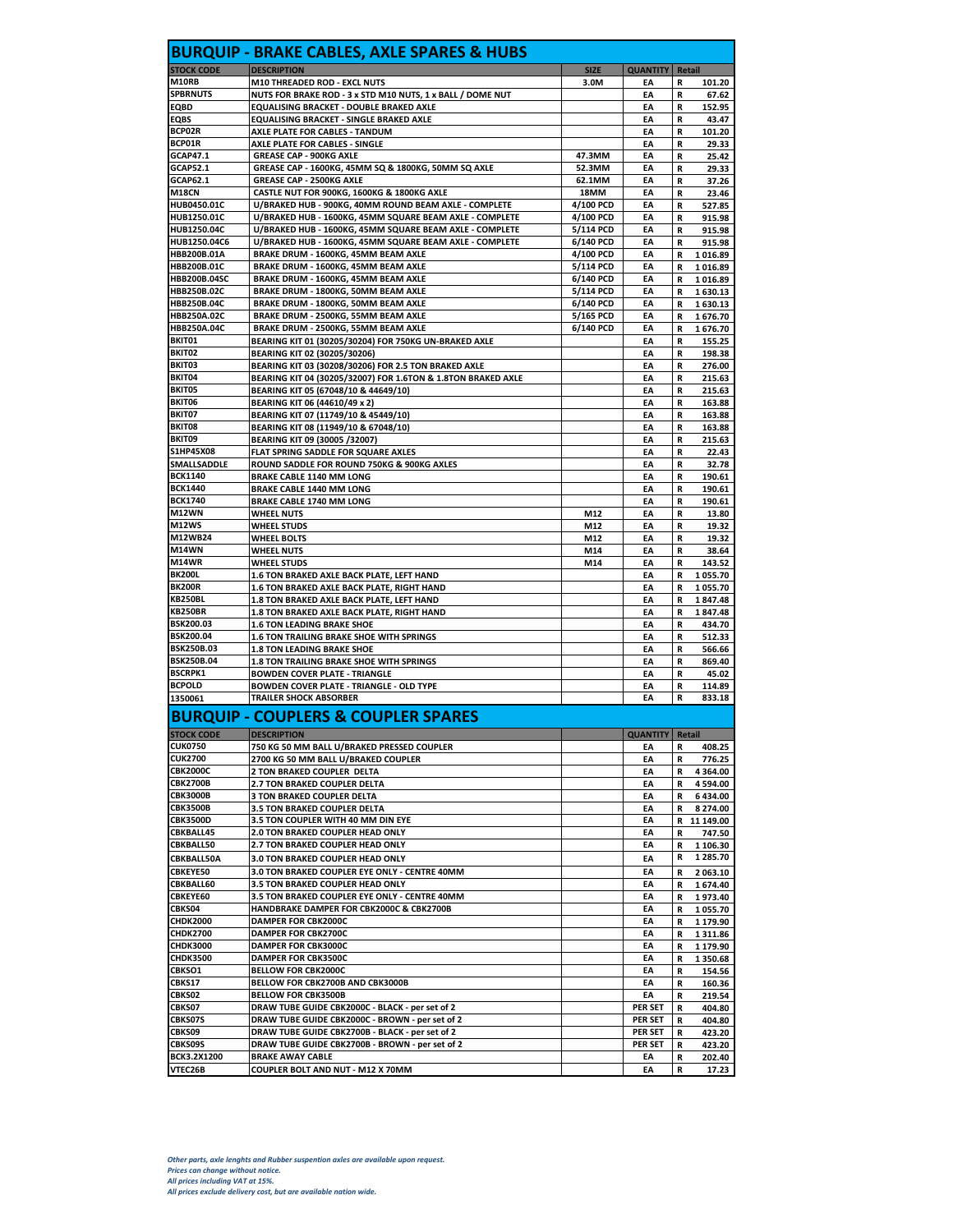|                                                      | AL-KO - 750KG, 40MM ROUND U/BRAKED FULL BEAM AXLE                                                      |            |                          |                                            |
|------------------------------------------------------|--------------------------------------------------------------------------------------------------------|------------|--------------------------|--------------------------------------------|
| <b>STOCK CODE</b>                                    | <b>DESCRIPTION - VARIOUS OTHER LENGHTS AVAILABLE</b>                                                   | <b>PCD</b> | <b>QUANTITY</b>          | Retail                                     |
| K40R1450.01                                          | 40 MM ROUND AXLE U/BRAKED 1450 MM (2 x Saddles incl)                                                   | 4/100      | EA                       | R<br>1661.05                               |
| K40R1560.01                                          | 40 MM ROUND AXLE U/BRAKED 1560 MM (2 x Saddles incl)                                                   | 4/100      | EA                       | 1703.53<br>R                               |
| K40R1750.01                                          | 40 MM ROUND AXLE U/BRAKED 1750 MM (2 x Saddles incl)                                                   | 4/100      | EA                       | 1 7 9 5 . 1 9<br>R                         |
| K40R1800.01                                          | 40 MM ROUND AXLE U/BRAKED 1800 MM (2 x Saddles incl)                                                   | 4/100      | EA                       | 1817.54<br>R                               |
| K40R2100.01                                          | 40 MM ROUND AXLE U/BRAKED 2100 MM (2 x Saddles incl)                                                   | 4/100      | EA                       | R<br>2 013.16                              |
|                                                      | <u>AL-KO - 1500KG, 45MM ROUND AXLE U/BRAKED FULL BEAM</u>                                              |            |                          |                                            |
| <b>STOCK CODE</b>                                    | <b>DESCRIPTION - VARIOUS OTHER LENGHTS AVAILABLE</b>                                                   | <b>PCD</b> | <b>QUANTITY</b>          | Retail                                     |
| K45R1800.02                                          | 45 MM ROUND AXLE U/BRAKED 1800 MM (2 x Saddles incl)                                                   | 5/114      | EA                       | 2 727.43<br>R                              |
| K45R1800.04                                          | 45 MM ROUND AXLE U/BRAKED 1800 MM (2 x Saddles incl)                                                   | 6/140      | EA                       | 2911.87<br>R                               |
| K45R2000.02                                          | 45 MM ROUND AXLE U/BRAKED 2000 MM (2 x Saddles incl)                                                   | 5/114      | EA                       | 2 853.74<br>R                              |
| K45R2000.04                                          | 45 MM ROUND AXLE U/BRAKED 2000 MM (2 x Saddles incl)                                                   | 6/140      | EA                       | $\mathbf R$<br>2 933.11                    |
| K45R2100.02                                          | 45 MM ROUND AXLE U/BRAKED 2100 MM (2 x Saddles incl)                                                   | 5/114      | EA                       | 2 895.10<br>R                              |
| K45R2100.04                                          | 45 MM ROUND AXLE U/BRAKED 2100 MM (2 x Saddles incl)                                                   | 6/140      | EA                       | 2 962.17                                   |
|                                                      |                                                                                                        |            |                          | R                                          |
| K45R2200.02                                          | 45 MM ROUND AXLE U/BRAKED 2200 MM (2 x Saddles incl)                                                   | 5/114      | EA                       | R<br>2 980.05                              |
| K45R2200.04                                          | 45 MM ROUND AXLE U/BRAKED 2200 MM (2 x Saddles incl)                                                   | 6/140      | EA                       | R<br>3 075.07                              |
|                                                      | AL-KO - 1500KG, 45MM ROUND BRAKED AXLE FULL BEAM                                                       |            |                          |                                            |
| <b>STOCK CODE</b>                                    | <b>DESCRIPTION - VARIOUS OTHER LENGHTS AVAILABLE</b>                                                   | PCD        | QUANTITY Retail          |                                            |
| K45RB.1800.02                                        | 45 MM ROUND AXLE BRAKED 1800 MM (2 x Saddles incl)                                                     | 5/114      | EA                       | 5 348.67<br>R                              |
| K45RB.1900.02                                        | 45 MM ROUND AXLE BRAKED 1900 MM (2 x Saddles incl)                                                     | 5/114      | EA                       | $\mathbf R$<br>5 450.72                    |
| K45RB.2000.02                                        | 45 MM ROUND AXLE BRAKED 2000 MM (2 x Saddles incl)                                                     | 5/114      | EA                       | 5 5 1 7 . 9 6<br>R                         |
| K45RB.2100.02                                        | 45 MM ROUND AXLE BRAKED 2100 MM (2 x Saddles incl)                                                     | 5/114      | EA                       | 5762.88<br>R                               |
| K45RB.2200.02                                        | 45 MM ROUND AXLE BRAKED 2200 MM (2 x Saddles incl)                                                     | 5/114      | EA                       | ${\bf R}$<br>5 838.52                      |
| K45RB.2300.02                                        | 45 MM ROUND AXLE BRAKED 2300 MM (2 x Saddles incl)                                                     | 5/114      | EA                       | $\mathbf R$<br>6 048.62                    |
|                                                      | ALL BRAKED AXLE PRICES EXCLUDE BRAKE CABLES AND EQUALISING BRACKETS                                    |            |                          |                                            |
|                                                      | AL-KO - 1800KG, 50MM ROUND BRAKED AXLE FULL BEAM                                                       |            |                          |                                            |
| <b>STOCK CODE</b>                                    | <b>DESCRIPTION - VARIOUS OTHER LENGHTS AVAILABLE</b>                                                   | <b>PCD</b> | <b>QUANTITY   Retail</b> |                                            |
| K50RB.2100.04                                        | 50 ROUND AXLE BRAKED 2100 MM (2 x Saddles incl)                                                        | 6/140      | EA                       | 8 043.10<br>R                              |
| K50RB.2300.04                                        | 50 ROUND AXLE BRAKED 2300 MM (2 x Saddles incl)                                                        | 6/140      | EA                       | 8372.00<br>R                               |
|                                                      | ALL BRAKED AXLE PRICES EXCLUDE BRAKE CABLES AND EQUALISING BRACKETS                                    |            |                          |                                            |
|                                                      | AL-KO - 2500KG, 55MM SQUARE BRAKED AXLE FULL BEAM                                                      |            |                          |                                            |
| <b>STOCK CODE</b>                                    | <b>DESCRIPTION - VARIOUS OTHER LENGHTS AVAILABLE</b>                                                   | <b>PCD</b> | <b>QUANTITY</b> Retail   |                                            |
| K55RB.2300.04                                        | 55 SQUARE AXLE BRAKED 2100 MM                                                                          | 6/140      | EA                       | R<br>9 807.20                              |
|                                                      | ALL BRAKED AXLE PRICES EXCLUDE BRAKE CABLES AND EQUALISING BRACKETS                                    |            |                          |                                            |
|                                                      | AL-KO - RUBBER SUSPENSION AXLE FULL BEAM                                                               |            |                          |                                            |
| <b>STOCK CODE</b>                                    | <b>DESCRIPTION - VARIOUS LENGHTS AVAILABLE</b>                                                         | <b>PCD</b> | QUANTITY Retail          |                                            |
| <b>B1000UB</b>                                       | B1000, 1600KG U/BRAKED AXLE, BEARINGS 32005 / 32007                                                    | 5/114      | EA                       | 5 5 9 1.30<br>R                            |
| <b>B1800UB</b>                                       | B1800, 1800KG U/BRAKED AXLE                                                                            | 6/140      | EA                       | 6 604.31<br>R                              |
| <b>B1000BR</b>                                       | B1000, 1600KG BRAKED AXLE                                                                              | 5/114      | EA                       | R<br>7860.11                               |
| <b>B1800BR</b>                                       | B1800, 1800KG BRAKED AXLE, LONG NOSE                                                                   | 6/140      | EA                       | R 10 276.03                                |
| <b>B2000BR</b>                                       | B2000, 2000KG BRAKED AXLE, LONG NOSE                                                                   | 6/140      | EA                       | R 10 961.34                                |
|                                                      | ALL BRAKED AXLE PRICES EXCLUDE BRAKE CABLES AND EQUALISING BRACKETS                                    |            |                          |                                            |
|                                                      | AL-KO - ROUND BRAKED AXLE FULL BEAMS ONLY - NO DRUMS                                                   |            |                          |                                            |
| <b>STOCK CODE</b>                                    | <b>DESCRIPTION</b>                                                                                     |            | <b>QUANTITY</b>          | Retail                                     |
| 1348098                                              | 8" 1.5TON BEAM WITH FLANCHES MAX LENGTH 2350MM                                                         |            | EA                       | 1579.82<br>R                               |
|                                                      | 9" 2.0TON BEAM WITH FLANCHES MAX LENGTH 2350MM                                                         |            | EA                       | R<br>2 501.39                              |
|                                                      |                                                                                                        |            |                          |                                            |
|                                                      |                                                                                                        |            |                          |                                            |
|                                                      | AL-KO - SQ BRAKED AXLE FULL BEAMS ONLY - NO DRUMS                                                      |            |                          |                                            |
|                                                      | <b>DESCRIPTION</b>                                                                                     |            | <b>QUANTITY</b>          | Retail                                     |
| 1348101<br><b>STOCK CODE</b><br>1348422A<br>1348422B | 8" 1.5TON SQ BEAM WITH FLANCHES MAX LENGTH 2350MM<br>8" 1.5TON SO BEAM WITH FLANCHES MAX LENGTH 2350MM | M18<br>M24 | EA<br>EA                 | R<br>2 664.09<br>$\mathbf R$<br>3 3 6 0.85 |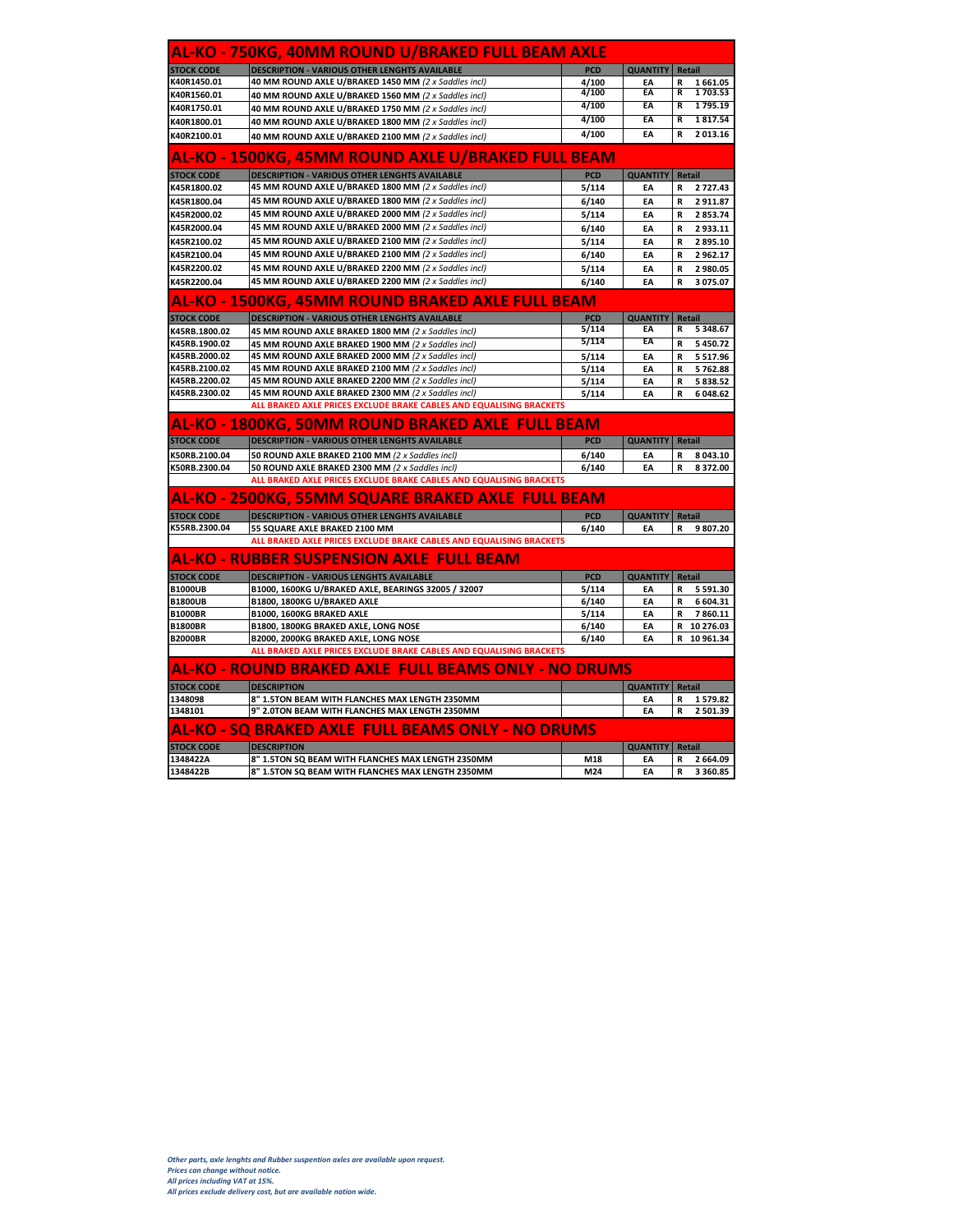| <b>DESCRIPTION</b><br><b>STOCK CODE</b><br><b>SIZE</b><br><b>QUANTITY</b><br>Retail<br>M10 THREADED ROD - EXCL NUTS<br>3.0M<br>EA<br>R<br>NUTS FOR BRAKE ROD - 3 x STD M10 NUTS, 1 x BALL / DOME NUT<br>EA<br>R<br>EQUALISING BRACKET - DOUBLE BRAKED AXLE<br>EA<br>R<br><b>EQUALISING BRACKET - SINGLE BRAKED AXLE</b><br>EA<br>R<br>AXLE PLATE FOR CABLES - SINGLE<br>EA<br>R<br><b>AXLE PLATE FOR CABLES - TANDUM</b><br>EA<br>R<br>GREASE CAP - 750KG, 1500KG, 2000KG AXLE<br>48MM<br>EA<br>R<br><b>GREASE CAP</b><br>50MM<br>EA<br>R<br><b>GREASE CAP - 2500KG AXLE - NEW GENERATION</b><br><b>56MM</b><br>EA<br>R<br>CASTLE NUT FOR 750KG, 40MM ROUND AXLE<br>M16<br>EA<br>R<br>CASTLE NUT FOR 1500KG, 45MM ROUND AXLE<br>M18<br>EA<br>R<br><b>CASTLE NUT FOR MINI HUB</b><br>M <sub>22</sub><br>FΔ<br>CASM22<br>R<br>25.62<br>CASTLE NUT FOR 2000KG, 50MM ROUND AXLE<br>EA<br>CASM24<br>M24<br>R<br>33.64<br><b>WASHER</b><br><b>SPACER WASHER</b><br>EA<br>R<br>19.41<br>U/BRAKED HUB - "VENTER" WITH BEARINGS, ROUND BEAM AXLE<br>VHUBBEAR<br>4/100 PCD<br>EA<br>569.25<br>R<br>UBHUB4<br>U/BRAKED HUB - 750KG, 40MM ROUND BEAM AXLE - WITH BEARINGS<br>4/100 PCD<br>EA<br>R<br>534.32<br>U/BRAKED HUB - 750KG, 40MM ROUND BEAM AXLE<br>UBHUB40<br>5/114 PCD<br>EA<br>R<br>388.13<br>UBHUB45<br>U/BRAKED HUB - 1500KG, 45MM ROUND BEAM AXLE - WITH BEARINGS<br>4/100 PCD<br>EA<br>R<br>708.98<br>U/BRAKED HUB - 1500KG, 45MM ROUND BEAM AXLE - WITH BEARINGS<br>5/114 PCD<br>EA<br>R<br>UBHUB455<br>726.70<br>UBHUB456<br>U/BRAKED HUB - 1500KG, 45MM ROUND BEAM AXLE - WITH BEARINGS<br>6/140 PCD<br>EA<br>R<br>787.89<br>BRAKE DRUM - 1500KG, 45MM ROUND BEAM AXLE - WITH BEARINGS<br>4/100 PCD<br>EA<br>BDR454BEAR<br>R<br>826.97<br>BRAKE DRUM - 1500KG, 45MM ROUND BEAM AXLE - WITH BEARINGS<br>5/114 PCD<br>EA<br><b>BDR455BEAR</b><br>R<br>836.35<br>BRAKE DRUM NEW STYLE - WITH BEARINGS - 1500KG BEAM AXLE<br>EA<br><b>BDR2052WB5</b><br>5/114 PCD<br>R<br>1 181.21<br><b>BDR2052WB6</b><br>BRAKE DRUM NEW STYLE - WITH BEARINGS - 1500KG BEAM AXLE<br>6/140 PCD<br>EA<br>R<br>1 181.21<br>BDR505BEAR<br>BRAKE DRUM - 1800KG, 50MM ROUND BEAM AXLE - WITH BEARINGS<br>5/114PCD<br>EA<br>1 198.14<br>R<br>BRAKE DRUM - 1800KG, 50MM ROUND BEAM AXLE - WITH BEARINGS<br>EA<br>BDR506BEAR<br>6/140 PCD<br>R<br>1 198.14<br>BRAKE DRUM - 2500KG, 50MM SQUARE BEAM AXLE - WITH BEARINGS<br>6/140 PCD<br>EA<br><b>BDR6LN</b><br>1542.80<br>R<br>8", 1.5 TON BACK PLATE COMPLETE, LEFT HAND<br>EA<br>1 129.44<br><b>KBACK45L</b><br>R<br>8", 1.5 TON BACK PLATE COMPLETE, RIGHT HAND<br>EA<br>KBACK45L<br>R<br>1 129.44<br>EA<br>KBACK50L<br>9", 2.0 TON BACK PLATE COMPLETE, LEFT HAND<br>R<br>1618.48<br>9", 2.0 TON BACK PLATE COMPLETE, RIGHT HAND<br>EA<br><b>KBACK50R</b><br>R<br>1618.48<br>8" 1.5 TON BRAKED AXLE BRAKE SHOE<br><b>KBRAKES8</b><br>EA<br>R<br>157.19<br>9", 2.0 TON BRAKED AXLE BRAKE SHOE<br>EA<br><b>KBRAKES9</b><br>R<br>232.88<br>EA<br><b>EXPANDER CONNECTOR</b><br><b>EXPANCON</b><br>R<br>26.26<br>PRESSURE SPRING AND PLATE<br>EA<br>R<br>24.58<br><b>PRESSURESP</b><br><b>EXPANDER 2051/2361</b><br>EA<br><b>EXPANDER</b><br>R<br>84.09<br><b>BRSHOESP</b><br><b>BRAKE SHOE SPRING</b><br>EA<br>R<br>10.09<br><b>CAM SPRING</b><br>EA<br>7.25<br>R<br><b>BARREL KIT</b><br>BARREL, BARREL SPRING AND BARREL RETAINER SPRING<br>398.48<br>EA<br>R<br><b>KBKIT1</b><br>BEARING KIT 1 - (11749/10 & 45449/10) 750KG ROUND BEAM AXLE<br>EA<br>151.37<br>R<br>KBKIT2<br>BEARING KIT 2 - (11749/10 & 45449/10) B600 UN-BR & BRAKED<br>EA<br>R<br>156.03<br>BEARING KIT 3 - (67048/10 & 11949/10) 1500KG ROUND BEAM AXLE<br>EA<br>R<br>KBKIT4<br>BEARING KIT 4 - (32005 & 32007) 1800KG ROUND BEAM AXLE<br>EA<br>R<br>179.31<br><b>KBKIT5</b><br>BEARING KIT 5 - (32006 & 32008) 2500KG SQUARE BEAM AXLE<br>238.70<br>EA<br>R<br><b>KBKIT6</b><br>BEARING KIT 6 - (44649/10 & 44649/10) MINI<br>EA<br>R<br>163.01<br><b>KBKIT7</b><br>BEARING KIT 7 - (44649/10 & 67048/10)<br>EA<br>R<br>209.59<br>KBKIT8<br>BEARING KIT 8 - (44649/10 & 48548/10)<br>EA<br>R<br>167.67<br><b>BRAKE CABLE - SHORT</b><br>EA<br>R<br><b>BRAKE CABLE - LONG</b><br>EA<br>R<br>S1HP45X08<br>FLAT SPRING SADDLE FOR SQUARE AXLES<br>EA<br>R<br><b>SMALLSADDLE</b><br><b>ROUND SADDLE FOR ROUND 750KG AXLES</b><br>EA<br>R<br><b>BIGSADDLE</b><br>ROUND SADDLE FOR ROUND 1500KG & 1800KG AXLES<br>EA<br>R<br><b>BOWDEN COVER PLATE - TRIANGLE</b><br><b>KBOWDEN</b><br>EA<br>R<br><b>AXLESHOCK</b><br><b>TRAILER SHOCK ABSORBER</b><br>EA<br>R<br>833.18<br>R<br><b>WHEEL NUTS</b><br>M12<br>EA<br>13.80<br><b>M12WS</b><br><b>WHEEL STUDS</b><br>M12<br>EA<br>R<br>19.32<br>M12WB24<br>R<br><b>WHEEL BOLTS</b><br>M12<br>EA<br>19.32<br><b>M14WN</b><br><b>WHEEL NUTS</b><br>M14<br>EA<br>R<br>38.64 |                 | <b>AL-KO - BRAKE CABLES, AXLE SPARES &amp; HUBS</b> |     |    |             |
|------------------------------------------------------------------------------------------------------------------------------------------------------------------------------------------------------------------------------------------------------------------------------------------------------------------------------------------------------------------------------------------------------------------------------------------------------------------------------------------------------------------------------------------------------------------------------------------------------------------------------------------------------------------------------------------------------------------------------------------------------------------------------------------------------------------------------------------------------------------------------------------------------------------------------------------------------------------------------------------------------------------------------------------------------------------------------------------------------------------------------------------------------------------------------------------------------------------------------------------------------------------------------------------------------------------------------------------------------------------------------------------------------------------------------------------------------------------------------------------------------------------------------------------------------------------------------------------------------------------------------------------------------------------------------------------------------------------------------------------------------------------------------------------------------------------------------------------------------------------------------------------------------------------------------------------------------------------------------------------------------------------------------------------------------------------------------------------------------------------------------------------------------------------------------------------------------------------------------------------------------------------------------------------------------------------------------------------------------------------------------------------------------------------------------------------------------------------------------------------------------------------------------------------------------------------------------------------------------------------------------------------------------------------------------------------------------------------------------------------------------------------------------------------------------------------------------------------------------------------------------------------------------------------------------------------------------------------------------------------------------------------------------------------------------------------------------------------------------------------------------------------------------------------------------------------------------------------------------------------------------------------------------------------------------------------------------------------------------------------------------------------------------------------------------------------------------------------------------------------------------------------------------------------------------------------------------------------------------------------------------------------------------------------------------------------------------------------------------------------------------------------------------------------------------------------------------------------------------------------------------------------------------------------------------------------------------------------------------------------------------------------------------------------------------------------------------------------------------------------------------------------------------------------------------------------------------------------------------------------------------------------------------------------------------------------------------------------------------------------------------------------------------------------------------------------------------------------------------------------------------------------------------------------------------------------------------------------------------------------------------------------------------------------------------------------------------------------------------------------------------------------------------------------------------------------------|-----------------|-----------------------------------------------------|-----|----|-------------|
|                                                                                                                                                                                                                                                                                                                                                                                                                                                                                                                                                                                                                                                                                                                                                                                                                                                                                                                                                                                                                                                                                                                                                                                                                                                                                                                                                                                                                                                                                                                                                                                                                                                                                                                                                                                                                                                                                                                                                                                                                                                                                                                                                                                                                                                                                                                                                                                                                                                                                                                                                                                                                                                                                                                                                                                                                                                                                                                                                                                                                                                                                                                                                                                                                                                                                                                                                                                                                                                                                                                                                                                                                                                                                                                                                                                                                                                                                                                                                                                                                                                                                                                                                                                                                                                                                                                                                                                                                                                                                                                                                                                                                                                                                                                                                                                                                        |                 |                                                     |     |    |             |
|                                                                                                                                                                                                                                                                                                                                                                                                                                                                                                                                                                                                                                                                                                                                                                                                                                                                                                                                                                                                                                                                                                                                                                                                                                                                                                                                                                                                                                                                                                                                                                                                                                                                                                                                                                                                                                                                                                                                                                                                                                                                                                                                                                                                                                                                                                                                                                                                                                                                                                                                                                                                                                                                                                                                                                                                                                                                                                                                                                                                                                                                                                                                                                                                                                                                                                                                                                                                                                                                                                                                                                                                                                                                                                                                                                                                                                                                                                                                                                                                                                                                                                                                                                                                                                                                                                                                                                                                                                                                                                                                                                                                                                                                                                                                                                                                                        | M10RB           |                                                     |     |    | 101.20      |
|                                                                                                                                                                                                                                                                                                                                                                                                                                                                                                                                                                                                                                                                                                                                                                                                                                                                                                                                                                                                                                                                                                                                                                                                                                                                                                                                                                                                                                                                                                                                                                                                                                                                                                                                                                                                                                                                                                                                                                                                                                                                                                                                                                                                                                                                                                                                                                                                                                                                                                                                                                                                                                                                                                                                                                                                                                                                                                                                                                                                                                                                                                                                                                                                                                                                                                                                                                                                                                                                                                                                                                                                                                                                                                                                                                                                                                                                                                                                                                                                                                                                                                                                                                                                                                                                                                                                                                                                                                                                                                                                                                                                                                                                                                                                                                                                                        | <b>SPBRNUTS</b> |                                                     |     |    | 67.62       |
|                                                                                                                                                                                                                                                                                                                                                                                                                                                                                                                                                                                                                                                                                                                                                                                                                                                                                                                                                                                                                                                                                                                                                                                                                                                                                                                                                                                                                                                                                                                                                                                                                                                                                                                                                                                                                                                                                                                                                                                                                                                                                                                                                                                                                                                                                                                                                                                                                                                                                                                                                                                                                                                                                                                                                                                                                                                                                                                                                                                                                                                                                                                                                                                                                                                                                                                                                                                                                                                                                                                                                                                                                                                                                                                                                                                                                                                                                                                                                                                                                                                                                                                                                                                                                                                                                                                                                                                                                                                                                                                                                                                                                                                                                                                                                                                                                        | <b>EQBD</b>     |                                                     |     |    | 152.95      |
|                                                                                                                                                                                                                                                                                                                                                                                                                                                                                                                                                                                                                                                                                                                                                                                                                                                                                                                                                                                                                                                                                                                                                                                                                                                                                                                                                                                                                                                                                                                                                                                                                                                                                                                                                                                                                                                                                                                                                                                                                                                                                                                                                                                                                                                                                                                                                                                                                                                                                                                                                                                                                                                                                                                                                                                                                                                                                                                                                                                                                                                                                                                                                                                                                                                                                                                                                                                                                                                                                                                                                                                                                                                                                                                                                                                                                                                                                                                                                                                                                                                                                                                                                                                                                                                                                                                                                                                                                                                                                                                                                                                                                                                                                                                                                                                                                        | <b>EQBS</b>     |                                                     |     |    | 43.47       |
|                                                                                                                                                                                                                                                                                                                                                                                                                                                                                                                                                                                                                                                                                                                                                                                                                                                                                                                                                                                                                                                                                                                                                                                                                                                                                                                                                                                                                                                                                                                                                                                                                                                                                                                                                                                                                                                                                                                                                                                                                                                                                                                                                                                                                                                                                                                                                                                                                                                                                                                                                                                                                                                                                                                                                                                                                                                                                                                                                                                                                                                                                                                                                                                                                                                                                                                                                                                                                                                                                                                                                                                                                                                                                                                                                                                                                                                                                                                                                                                                                                                                                                                                                                                                                                                                                                                                                                                                                                                                                                                                                                                                                                                                                                                                                                                                                        | BCP01R          |                                                     |     |    | 29.33       |
|                                                                                                                                                                                                                                                                                                                                                                                                                                                                                                                                                                                                                                                                                                                                                                                                                                                                                                                                                                                                                                                                                                                                                                                                                                                                                                                                                                                                                                                                                                                                                                                                                                                                                                                                                                                                                                                                                                                                                                                                                                                                                                                                                                                                                                                                                                                                                                                                                                                                                                                                                                                                                                                                                                                                                                                                                                                                                                                                                                                                                                                                                                                                                                                                                                                                                                                                                                                                                                                                                                                                                                                                                                                                                                                                                                                                                                                                                                                                                                                                                                                                                                                                                                                                                                                                                                                                                                                                                                                                                                                                                                                                                                                                                                                                                                                                                        | BCP02R          |                                                     |     |    | 101.20      |
|                                                                                                                                                                                                                                                                                                                                                                                                                                                                                                                                                                                                                                                                                                                                                                                                                                                                                                                                                                                                                                                                                                                                                                                                                                                                                                                                                                                                                                                                                                                                                                                                                                                                                                                                                                                                                                                                                                                                                                                                                                                                                                                                                                                                                                                                                                                                                                                                                                                                                                                                                                                                                                                                                                                                                                                                                                                                                                                                                                                                                                                                                                                                                                                                                                                                                                                                                                                                                                                                                                                                                                                                                                                                                                                                                                                                                                                                                                                                                                                                                                                                                                                                                                                                                                                                                                                                                                                                                                                                                                                                                                                                                                                                                                                                                                                                                        | KGCAP48         |                                                     |     |    | 24.19       |
|                                                                                                                                                                                                                                                                                                                                                                                                                                                                                                                                                                                                                                                                                                                                                                                                                                                                                                                                                                                                                                                                                                                                                                                                                                                                                                                                                                                                                                                                                                                                                                                                                                                                                                                                                                                                                                                                                                                                                                                                                                                                                                                                                                                                                                                                                                                                                                                                                                                                                                                                                                                                                                                                                                                                                                                                                                                                                                                                                                                                                                                                                                                                                                                                                                                                                                                                                                                                                                                                                                                                                                                                                                                                                                                                                                                                                                                                                                                                                                                                                                                                                                                                                                                                                                                                                                                                                                                                                                                                                                                                                                                                                                                                                                                                                                                                                        | KGCAP50         |                                                     |     |    | 31.78       |
|                                                                                                                                                                                                                                                                                                                                                                                                                                                                                                                                                                                                                                                                                                                                                                                                                                                                                                                                                                                                                                                                                                                                                                                                                                                                                                                                                                                                                                                                                                                                                                                                                                                                                                                                                                                                                                                                                                                                                                                                                                                                                                                                                                                                                                                                                                                                                                                                                                                                                                                                                                                                                                                                                                                                                                                                                                                                                                                                                                                                                                                                                                                                                                                                                                                                                                                                                                                                                                                                                                                                                                                                                                                                                                                                                                                                                                                                                                                                                                                                                                                                                                                                                                                                                                                                                                                                                                                                                                                                                                                                                                                                                                                                                                                                                                                                                        | GCAP56A         |                                                     |     |    | 169.05      |
|                                                                                                                                                                                                                                                                                                                                                                                                                                                                                                                                                                                                                                                                                                                                                                                                                                                                                                                                                                                                                                                                                                                                                                                                                                                                                                                                                                                                                                                                                                                                                                                                                                                                                                                                                                                                                                                                                                                                                                                                                                                                                                                                                                                                                                                                                                                                                                                                                                                                                                                                                                                                                                                                                                                                                                                                                                                                                                                                                                                                                                                                                                                                                                                                                                                                                                                                                                                                                                                                                                                                                                                                                                                                                                                                                                                                                                                                                                                                                                                                                                                                                                                                                                                                                                                                                                                                                                                                                                                                                                                                                                                                                                                                                                                                                                                                                        | CASM16          |                                                     |     |    | 13.66       |
|                                                                                                                                                                                                                                                                                                                                                                                                                                                                                                                                                                                                                                                                                                                                                                                                                                                                                                                                                                                                                                                                                                                                                                                                                                                                                                                                                                                                                                                                                                                                                                                                                                                                                                                                                                                                                                                                                                                                                                                                                                                                                                                                                                                                                                                                                                                                                                                                                                                                                                                                                                                                                                                                                                                                                                                                                                                                                                                                                                                                                                                                                                                                                                                                                                                                                                                                                                                                                                                                                                                                                                                                                                                                                                                                                                                                                                                                                                                                                                                                                                                                                                                                                                                                                                                                                                                                                                                                                                                                                                                                                                                                                                                                                                                                                                                                                        | CASM18          |                                                     |     |    | 19.41       |
|                                                                                                                                                                                                                                                                                                                                                                                                                                                                                                                                                                                                                                                                                                                                                                                                                                                                                                                                                                                                                                                                                                                                                                                                                                                                                                                                                                                                                                                                                                                                                                                                                                                                                                                                                                                                                                                                                                                                                                                                                                                                                                                                                                                                                                                                                                                                                                                                                                                                                                                                                                                                                                                                                                                                                                                                                                                                                                                                                                                                                                                                                                                                                                                                                                                                                                                                                                                                                                                                                                                                                                                                                                                                                                                                                                                                                                                                                                                                                                                                                                                                                                                                                                                                                                                                                                                                                                                                                                                                                                                                                                                                                                                                                                                                                                                                                        |                 |                                                     |     |    |             |
|                                                                                                                                                                                                                                                                                                                                                                                                                                                                                                                                                                                                                                                                                                                                                                                                                                                                                                                                                                                                                                                                                                                                                                                                                                                                                                                                                                                                                                                                                                                                                                                                                                                                                                                                                                                                                                                                                                                                                                                                                                                                                                                                                                                                                                                                                                                                                                                                                                                                                                                                                                                                                                                                                                                                                                                                                                                                                                                                                                                                                                                                                                                                                                                                                                                                                                                                                                                                                                                                                                                                                                                                                                                                                                                                                                                                                                                                                                                                                                                                                                                                                                                                                                                                                                                                                                                                                                                                                                                                                                                                                                                                                                                                                                                                                                                                                        |                 |                                                     |     |    |             |
|                                                                                                                                                                                                                                                                                                                                                                                                                                                                                                                                                                                                                                                                                                                                                                                                                                                                                                                                                                                                                                                                                                                                                                                                                                                                                                                                                                                                                                                                                                                                                                                                                                                                                                                                                                                                                                                                                                                                                                                                                                                                                                                                                                                                                                                                                                                                                                                                                                                                                                                                                                                                                                                                                                                                                                                                                                                                                                                                                                                                                                                                                                                                                                                                                                                                                                                                                                                                                                                                                                                                                                                                                                                                                                                                                                                                                                                                                                                                                                                                                                                                                                                                                                                                                                                                                                                                                                                                                                                                                                                                                                                                                                                                                                                                                                                                                        |                 |                                                     |     |    |             |
|                                                                                                                                                                                                                                                                                                                                                                                                                                                                                                                                                                                                                                                                                                                                                                                                                                                                                                                                                                                                                                                                                                                                                                                                                                                                                                                                                                                                                                                                                                                                                                                                                                                                                                                                                                                                                                                                                                                                                                                                                                                                                                                                                                                                                                                                                                                                                                                                                                                                                                                                                                                                                                                                                                                                                                                                                                                                                                                                                                                                                                                                                                                                                                                                                                                                                                                                                                                                                                                                                                                                                                                                                                                                                                                                                                                                                                                                                                                                                                                                                                                                                                                                                                                                                                                                                                                                                                                                                                                                                                                                                                                                                                                                                                                                                                                                                        |                 |                                                     |     |    |             |
|                                                                                                                                                                                                                                                                                                                                                                                                                                                                                                                                                                                                                                                                                                                                                                                                                                                                                                                                                                                                                                                                                                                                                                                                                                                                                                                                                                                                                                                                                                                                                                                                                                                                                                                                                                                                                                                                                                                                                                                                                                                                                                                                                                                                                                                                                                                                                                                                                                                                                                                                                                                                                                                                                                                                                                                                                                                                                                                                                                                                                                                                                                                                                                                                                                                                                                                                                                                                                                                                                                                                                                                                                                                                                                                                                                                                                                                                                                                                                                                                                                                                                                                                                                                                                                                                                                                                                                                                                                                                                                                                                                                                                                                                                                                                                                                                                        |                 |                                                     |     |    |             |
|                                                                                                                                                                                                                                                                                                                                                                                                                                                                                                                                                                                                                                                                                                                                                                                                                                                                                                                                                                                                                                                                                                                                                                                                                                                                                                                                                                                                                                                                                                                                                                                                                                                                                                                                                                                                                                                                                                                                                                                                                                                                                                                                                                                                                                                                                                                                                                                                                                                                                                                                                                                                                                                                                                                                                                                                                                                                                                                                                                                                                                                                                                                                                                                                                                                                                                                                                                                                                                                                                                                                                                                                                                                                                                                                                                                                                                                                                                                                                                                                                                                                                                                                                                                                                                                                                                                                                                                                                                                                                                                                                                                                                                                                                                                                                                                                                        |                 |                                                     |     |    |             |
|                                                                                                                                                                                                                                                                                                                                                                                                                                                                                                                                                                                                                                                                                                                                                                                                                                                                                                                                                                                                                                                                                                                                                                                                                                                                                                                                                                                                                                                                                                                                                                                                                                                                                                                                                                                                                                                                                                                                                                                                                                                                                                                                                                                                                                                                                                                                                                                                                                                                                                                                                                                                                                                                                                                                                                                                                                                                                                                                                                                                                                                                                                                                                                                                                                                                                                                                                                                                                                                                                                                                                                                                                                                                                                                                                                                                                                                                                                                                                                                                                                                                                                                                                                                                                                                                                                                                                                                                                                                                                                                                                                                                                                                                                                                                                                                                                        |                 |                                                     |     |    |             |
|                                                                                                                                                                                                                                                                                                                                                                                                                                                                                                                                                                                                                                                                                                                                                                                                                                                                                                                                                                                                                                                                                                                                                                                                                                                                                                                                                                                                                                                                                                                                                                                                                                                                                                                                                                                                                                                                                                                                                                                                                                                                                                                                                                                                                                                                                                                                                                                                                                                                                                                                                                                                                                                                                                                                                                                                                                                                                                                                                                                                                                                                                                                                                                                                                                                                                                                                                                                                                                                                                                                                                                                                                                                                                                                                                                                                                                                                                                                                                                                                                                                                                                                                                                                                                                                                                                                                                                                                                                                                                                                                                                                                                                                                                                                                                                                                                        |                 |                                                     |     |    |             |
|                                                                                                                                                                                                                                                                                                                                                                                                                                                                                                                                                                                                                                                                                                                                                                                                                                                                                                                                                                                                                                                                                                                                                                                                                                                                                                                                                                                                                                                                                                                                                                                                                                                                                                                                                                                                                                                                                                                                                                                                                                                                                                                                                                                                                                                                                                                                                                                                                                                                                                                                                                                                                                                                                                                                                                                                                                                                                                                                                                                                                                                                                                                                                                                                                                                                                                                                                                                                                                                                                                                                                                                                                                                                                                                                                                                                                                                                                                                                                                                                                                                                                                                                                                                                                                                                                                                                                                                                                                                                                                                                                                                                                                                                                                                                                                                                                        |                 |                                                     |     |    |             |
|                                                                                                                                                                                                                                                                                                                                                                                                                                                                                                                                                                                                                                                                                                                                                                                                                                                                                                                                                                                                                                                                                                                                                                                                                                                                                                                                                                                                                                                                                                                                                                                                                                                                                                                                                                                                                                                                                                                                                                                                                                                                                                                                                                                                                                                                                                                                                                                                                                                                                                                                                                                                                                                                                                                                                                                                                                                                                                                                                                                                                                                                                                                                                                                                                                                                                                                                                                                                                                                                                                                                                                                                                                                                                                                                                                                                                                                                                                                                                                                                                                                                                                                                                                                                                                                                                                                                                                                                                                                                                                                                                                                                                                                                                                                                                                                                                        |                 |                                                     |     |    |             |
|                                                                                                                                                                                                                                                                                                                                                                                                                                                                                                                                                                                                                                                                                                                                                                                                                                                                                                                                                                                                                                                                                                                                                                                                                                                                                                                                                                                                                                                                                                                                                                                                                                                                                                                                                                                                                                                                                                                                                                                                                                                                                                                                                                                                                                                                                                                                                                                                                                                                                                                                                                                                                                                                                                                                                                                                                                                                                                                                                                                                                                                                                                                                                                                                                                                                                                                                                                                                                                                                                                                                                                                                                                                                                                                                                                                                                                                                                                                                                                                                                                                                                                                                                                                                                                                                                                                                                                                                                                                                                                                                                                                                                                                                                                                                                                                                                        |                 |                                                     |     |    |             |
|                                                                                                                                                                                                                                                                                                                                                                                                                                                                                                                                                                                                                                                                                                                                                                                                                                                                                                                                                                                                                                                                                                                                                                                                                                                                                                                                                                                                                                                                                                                                                                                                                                                                                                                                                                                                                                                                                                                                                                                                                                                                                                                                                                                                                                                                                                                                                                                                                                                                                                                                                                                                                                                                                                                                                                                                                                                                                                                                                                                                                                                                                                                                                                                                                                                                                                                                                                                                                                                                                                                                                                                                                                                                                                                                                                                                                                                                                                                                                                                                                                                                                                                                                                                                                                                                                                                                                                                                                                                                                                                                                                                                                                                                                                                                                                                                                        |                 |                                                     |     |    |             |
|                                                                                                                                                                                                                                                                                                                                                                                                                                                                                                                                                                                                                                                                                                                                                                                                                                                                                                                                                                                                                                                                                                                                                                                                                                                                                                                                                                                                                                                                                                                                                                                                                                                                                                                                                                                                                                                                                                                                                                                                                                                                                                                                                                                                                                                                                                                                                                                                                                                                                                                                                                                                                                                                                                                                                                                                                                                                                                                                                                                                                                                                                                                                                                                                                                                                                                                                                                                                                                                                                                                                                                                                                                                                                                                                                                                                                                                                                                                                                                                                                                                                                                                                                                                                                                                                                                                                                                                                                                                                                                                                                                                                                                                                                                                                                                                                                        |                 |                                                     |     |    |             |
|                                                                                                                                                                                                                                                                                                                                                                                                                                                                                                                                                                                                                                                                                                                                                                                                                                                                                                                                                                                                                                                                                                                                                                                                                                                                                                                                                                                                                                                                                                                                                                                                                                                                                                                                                                                                                                                                                                                                                                                                                                                                                                                                                                                                                                                                                                                                                                                                                                                                                                                                                                                                                                                                                                                                                                                                                                                                                                                                                                                                                                                                                                                                                                                                                                                                                                                                                                                                                                                                                                                                                                                                                                                                                                                                                                                                                                                                                                                                                                                                                                                                                                                                                                                                                                                                                                                                                                                                                                                                                                                                                                                                                                                                                                                                                                                                                        |                 |                                                     |     |    |             |
|                                                                                                                                                                                                                                                                                                                                                                                                                                                                                                                                                                                                                                                                                                                                                                                                                                                                                                                                                                                                                                                                                                                                                                                                                                                                                                                                                                                                                                                                                                                                                                                                                                                                                                                                                                                                                                                                                                                                                                                                                                                                                                                                                                                                                                                                                                                                                                                                                                                                                                                                                                                                                                                                                                                                                                                                                                                                                                                                                                                                                                                                                                                                                                                                                                                                                                                                                                                                                                                                                                                                                                                                                                                                                                                                                                                                                                                                                                                                                                                                                                                                                                                                                                                                                                                                                                                                                                                                                                                                                                                                                                                                                                                                                                                                                                                                                        |                 |                                                     |     |    |             |
|                                                                                                                                                                                                                                                                                                                                                                                                                                                                                                                                                                                                                                                                                                                                                                                                                                                                                                                                                                                                                                                                                                                                                                                                                                                                                                                                                                                                                                                                                                                                                                                                                                                                                                                                                                                                                                                                                                                                                                                                                                                                                                                                                                                                                                                                                                                                                                                                                                                                                                                                                                                                                                                                                                                                                                                                                                                                                                                                                                                                                                                                                                                                                                                                                                                                                                                                                                                                                                                                                                                                                                                                                                                                                                                                                                                                                                                                                                                                                                                                                                                                                                                                                                                                                                                                                                                                                                                                                                                                                                                                                                                                                                                                                                                                                                                                                        |                 |                                                     |     |    |             |
|                                                                                                                                                                                                                                                                                                                                                                                                                                                                                                                                                                                                                                                                                                                                                                                                                                                                                                                                                                                                                                                                                                                                                                                                                                                                                                                                                                                                                                                                                                                                                                                                                                                                                                                                                                                                                                                                                                                                                                                                                                                                                                                                                                                                                                                                                                                                                                                                                                                                                                                                                                                                                                                                                                                                                                                                                                                                                                                                                                                                                                                                                                                                                                                                                                                                                                                                                                                                                                                                                                                                                                                                                                                                                                                                                                                                                                                                                                                                                                                                                                                                                                                                                                                                                                                                                                                                                                                                                                                                                                                                                                                                                                                                                                                                                                                                                        |                 |                                                     |     |    |             |
|                                                                                                                                                                                                                                                                                                                                                                                                                                                                                                                                                                                                                                                                                                                                                                                                                                                                                                                                                                                                                                                                                                                                                                                                                                                                                                                                                                                                                                                                                                                                                                                                                                                                                                                                                                                                                                                                                                                                                                                                                                                                                                                                                                                                                                                                                                                                                                                                                                                                                                                                                                                                                                                                                                                                                                                                                                                                                                                                                                                                                                                                                                                                                                                                                                                                                                                                                                                                                                                                                                                                                                                                                                                                                                                                                                                                                                                                                                                                                                                                                                                                                                                                                                                                                                                                                                                                                                                                                                                                                                                                                                                                                                                                                                                                                                                                                        |                 |                                                     |     |    |             |
|                                                                                                                                                                                                                                                                                                                                                                                                                                                                                                                                                                                                                                                                                                                                                                                                                                                                                                                                                                                                                                                                                                                                                                                                                                                                                                                                                                                                                                                                                                                                                                                                                                                                                                                                                                                                                                                                                                                                                                                                                                                                                                                                                                                                                                                                                                                                                                                                                                                                                                                                                                                                                                                                                                                                                                                                                                                                                                                                                                                                                                                                                                                                                                                                                                                                                                                                                                                                                                                                                                                                                                                                                                                                                                                                                                                                                                                                                                                                                                                                                                                                                                                                                                                                                                                                                                                                                                                                                                                                                                                                                                                                                                                                                                                                                                                                                        |                 |                                                     |     |    |             |
|                                                                                                                                                                                                                                                                                                                                                                                                                                                                                                                                                                                                                                                                                                                                                                                                                                                                                                                                                                                                                                                                                                                                                                                                                                                                                                                                                                                                                                                                                                                                                                                                                                                                                                                                                                                                                                                                                                                                                                                                                                                                                                                                                                                                                                                                                                                                                                                                                                                                                                                                                                                                                                                                                                                                                                                                                                                                                                                                                                                                                                                                                                                                                                                                                                                                                                                                                                                                                                                                                                                                                                                                                                                                                                                                                                                                                                                                                                                                                                                                                                                                                                                                                                                                                                                                                                                                                                                                                                                                                                                                                                                                                                                                                                                                                                                                                        |                 |                                                     |     |    |             |
|                                                                                                                                                                                                                                                                                                                                                                                                                                                                                                                                                                                                                                                                                                                                                                                                                                                                                                                                                                                                                                                                                                                                                                                                                                                                                                                                                                                                                                                                                                                                                                                                                                                                                                                                                                                                                                                                                                                                                                                                                                                                                                                                                                                                                                                                                                                                                                                                                                                                                                                                                                                                                                                                                                                                                                                                                                                                                                                                                                                                                                                                                                                                                                                                                                                                                                                                                                                                                                                                                                                                                                                                                                                                                                                                                                                                                                                                                                                                                                                                                                                                                                                                                                                                                                                                                                                                                                                                                                                                                                                                                                                                                                                                                                                                                                                                                        |                 |                                                     |     |    |             |
|                                                                                                                                                                                                                                                                                                                                                                                                                                                                                                                                                                                                                                                                                                                                                                                                                                                                                                                                                                                                                                                                                                                                                                                                                                                                                                                                                                                                                                                                                                                                                                                                                                                                                                                                                                                                                                                                                                                                                                                                                                                                                                                                                                                                                                                                                                                                                                                                                                                                                                                                                                                                                                                                                                                                                                                                                                                                                                                                                                                                                                                                                                                                                                                                                                                                                                                                                                                                                                                                                                                                                                                                                                                                                                                                                                                                                                                                                                                                                                                                                                                                                                                                                                                                                                                                                                                                                                                                                                                                                                                                                                                                                                                                                                                                                                                                                        |                 |                                                     |     |    |             |
|                                                                                                                                                                                                                                                                                                                                                                                                                                                                                                                                                                                                                                                                                                                                                                                                                                                                                                                                                                                                                                                                                                                                                                                                                                                                                                                                                                                                                                                                                                                                                                                                                                                                                                                                                                                                                                                                                                                                                                                                                                                                                                                                                                                                                                                                                                                                                                                                                                                                                                                                                                                                                                                                                                                                                                                                                                                                                                                                                                                                                                                                                                                                                                                                                                                                                                                                                                                                                                                                                                                                                                                                                                                                                                                                                                                                                                                                                                                                                                                                                                                                                                                                                                                                                                                                                                                                                                                                                                                                                                                                                                                                                                                                                                                                                                                                                        |                 |                                                     |     |    |             |
|                                                                                                                                                                                                                                                                                                                                                                                                                                                                                                                                                                                                                                                                                                                                                                                                                                                                                                                                                                                                                                                                                                                                                                                                                                                                                                                                                                                                                                                                                                                                                                                                                                                                                                                                                                                                                                                                                                                                                                                                                                                                                                                                                                                                                                                                                                                                                                                                                                                                                                                                                                                                                                                                                                                                                                                                                                                                                                                                                                                                                                                                                                                                                                                                                                                                                                                                                                                                                                                                                                                                                                                                                                                                                                                                                                                                                                                                                                                                                                                                                                                                                                                                                                                                                                                                                                                                                                                                                                                                                                                                                                                                                                                                                                                                                                                                                        |                 |                                                     |     |    |             |
|                                                                                                                                                                                                                                                                                                                                                                                                                                                                                                                                                                                                                                                                                                                                                                                                                                                                                                                                                                                                                                                                                                                                                                                                                                                                                                                                                                                                                                                                                                                                                                                                                                                                                                                                                                                                                                                                                                                                                                                                                                                                                                                                                                                                                                                                                                                                                                                                                                                                                                                                                                                                                                                                                                                                                                                                                                                                                                                                                                                                                                                                                                                                                                                                                                                                                                                                                                                                                                                                                                                                                                                                                                                                                                                                                                                                                                                                                                                                                                                                                                                                                                                                                                                                                                                                                                                                                                                                                                                                                                                                                                                                                                                                                                                                                                                                                        |                 |                                                     |     |    |             |
|                                                                                                                                                                                                                                                                                                                                                                                                                                                                                                                                                                                                                                                                                                                                                                                                                                                                                                                                                                                                                                                                                                                                                                                                                                                                                                                                                                                                                                                                                                                                                                                                                                                                                                                                                                                                                                                                                                                                                                                                                                                                                                                                                                                                                                                                                                                                                                                                                                                                                                                                                                                                                                                                                                                                                                                                                                                                                                                                                                                                                                                                                                                                                                                                                                                                                                                                                                                                                                                                                                                                                                                                                                                                                                                                                                                                                                                                                                                                                                                                                                                                                                                                                                                                                                                                                                                                                                                                                                                                                                                                                                                                                                                                                                                                                                                                                        |                 |                                                     |     |    |             |
|                                                                                                                                                                                                                                                                                                                                                                                                                                                                                                                                                                                                                                                                                                                                                                                                                                                                                                                                                                                                                                                                                                                                                                                                                                                                                                                                                                                                                                                                                                                                                                                                                                                                                                                                                                                                                                                                                                                                                                                                                                                                                                                                                                                                                                                                                                                                                                                                                                                                                                                                                                                                                                                                                                                                                                                                                                                                                                                                                                                                                                                                                                                                                                                                                                                                                                                                                                                                                                                                                                                                                                                                                                                                                                                                                                                                                                                                                                                                                                                                                                                                                                                                                                                                                                                                                                                                                                                                                                                                                                                                                                                                                                                                                                                                                                                                                        |                 |                                                     |     |    |             |
|                                                                                                                                                                                                                                                                                                                                                                                                                                                                                                                                                                                                                                                                                                                                                                                                                                                                                                                                                                                                                                                                                                                                                                                                                                                                                                                                                                                                                                                                                                                                                                                                                                                                                                                                                                                                                                                                                                                                                                                                                                                                                                                                                                                                                                                                                                                                                                                                                                                                                                                                                                                                                                                                                                                                                                                                                                                                                                                                                                                                                                                                                                                                                                                                                                                                                                                                                                                                                                                                                                                                                                                                                                                                                                                                                                                                                                                                                                                                                                                                                                                                                                                                                                                                                                                                                                                                                                                                                                                                                                                                                                                                                                                                                                                                                                                                                        | CAMS            |                                                     |     |    |             |
|                                                                                                                                                                                                                                                                                                                                                                                                                                                                                                                                                                                                                                                                                                                                                                                                                                                                                                                                                                                                                                                                                                                                                                                                                                                                                                                                                                                                                                                                                                                                                                                                                                                                                                                                                                                                                                                                                                                                                                                                                                                                                                                                                                                                                                                                                                                                                                                                                                                                                                                                                                                                                                                                                                                                                                                                                                                                                                                                                                                                                                                                                                                                                                                                                                                                                                                                                                                                                                                                                                                                                                                                                                                                                                                                                                                                                                                                                                                                                                                                                                                                                                                                                                                                                                                                                                                                                                                                                                                                                                                                                                                                                                                                                                                                                                                                                        |                 |                                                     |     |    |             |
|                                                                                                                                                                                                                                                                                                                                                                                                                                                                                                                                                                                                                                                                                                                                                                                                                                                                                                                                                                                                                                                                                                                                                                                                                                                                                                                                                                                                                                                                                                                                                                                                                                                                                                                                                                                                                                                                                                                                                                                                                                                                                                                                                                                                                                                                                                                                                                                                                                                                                                                                                                                                                                                                                                                                                                                                                                                                                                                                                                                                                                                                                                                                                                                                                                                                                                                                                                                                                                                                                                                                                                                                                                                                                                                                                                                                                                                                                                                                                                                                                                                                                                                                                                                                                                                                                                                                                                                                                                                                                                                                                                                                                                                                                                                                                                                                                        |                 |                                                     |     |    |             |
|                                                                                                                                                                                                                                                                                                                                                                                                                                                                                                                                                                                                                                                                                                                                                                                                                                                                                                                                                                                                                                                                                                                                                                                                                                                                                                                                                                                                                                                                                                                                                                                                                                                                                                                                                                                                                                                                                                                                                                                                                                                                                                                                                                                                                                                                                                                                                                                                                                                                                                                                                                                                                                                                                                                                                                                                                                                                                                                                                                                                                                                                                                                                                                                                                                                                                                                                                                                                                                                                                                                                                                                                                                                                                                                                                                                                                                                                                                                                                                                                                                                                                                                                                                                                                                                                                                                                                                                                                                                                                                                                                                                                                                                                                                                                                                                                                        |                 |                                                     |     |    |             |
|                                                                                                                                                                                                                                                                                                                                                                                                                                                                                                                                                                                                                                                                                                                                                                                                                                                                                                                                                                                                                                                                                                                                                                                                                                                                                                                                                                                                                                                                                                                                                                                                                                                                                                                                                                                                                                                                                                                                                                                                                                                                                                                                                                                                                                                                                                                                                                                                                                                                                                                                                                                                                                                                                                                                                                                                                                                                                                                                                                                                                                                                                                                                                                                                                                                                                                                                                                                                                                                                                                                                                                                                                                                                                                                                                                                                                                                                                                                                                                                                                                                                                                                                                                                                                                                                                                                                                                                                                                                                                                                                                                                                                                                                                                                                                                                                                        | <b>KBKIT3</b>   |                                                     |     |    | 174.66      |
|                                                                                                                                                                                                                                                                                                                                                                                                                                                                                                                                                                                                                                                                                                                                                                                                                                                                                                                                                                                                                                                                                                                                                                                                                                                                                                                                                                                                                                                                                                                                                                                                                                                                                                                                                                                                                                                                                                                                                                                                                                                                                                                                                                                                                                                                                                                                                                                                                                                                                                                                                                                                                                                                                                                                                                                                                                                                                                                                                                                                                                                                                                                                                                                                                                                                                                                                                                                                                                                                                                                                                                                                                                                                                                                                                                                                                                                                                                                                                                                                                                                                                                                                                                                                                                                                                                                                                                                                                                                                                                                                                                                                                                                                                                                                                                                                                        |                 |                                                     |     |    |             |
|                                                                                                                                                                                                                                                                                                                                                                                                                                                                                                                                                                                                                                                                                                                                                                                                                                                                                                                                                                                                                                                                                                                                                                                                                                                                                                                                                                                                                                                                                                                                                                                                                                                                                                                                                                                                                                                                                                                                                                                                                                                                                                                                                                                                                                                                                                                                                                                                                                                                                                                                                                                                                                                                                                                                                                                                                                                                                                                                                                                                                                                                                                                                                                                                                                                                                                                                                                                                                                                                                                                                                                                                                                                                                                                                                                                                                                                                                                                                                                                                                                                                                                                                                                                                                                                                                                                                                                                                                                                                                                                                                                                                                                                                                                                                                                                                                        |                 |                                                     |     |    |             |
|                                                                                                                                                                                                                                                                                                                                                                                                                                                                                                                                                                                                                                                                                                                                                                                                                                                                                                                                                                                                                                                                                                                                                                                                                                                                                                                                                                                                                                                                                                                                                                                                                                                                                                                                                                                                                                                                                                                                                                                                                                                                                                                                                                                                                                                                                                                                                                                                                                                                                                                                                                                                                                                                                                                                                                                                                                                                                                                                                                                                                                                                                                                                                                                                                                                                                                                                                                                                                                                                                                                                                                                                                                                                                                                                                                                                                                                                                                                                                                                                                                                                                                                                                                                                                                                                                                                                                                                                                                                                                                                                                                                                                                                                                                                                                                                                                        |                 |                                                     |     |    |             |
|                                                                                                                                                                                                                                                                                                                                                                                                                                                                                                                                                                                                                                                                                                                                                                                                                                                                                                                                                                                                                                                                                                                                                                                                                                                                                                                                                                                                                                                                                                                                                                                                                                                                                                                                                                                                                                                                                                                                                                                                                                                                                                                                                                                                                                                                                                                                                                                                                                                                                                                                                                                                                                                                                                                                                                                                                                                                                                                                                                                                                                                                                                                                                                                                                                                                                                                                                                                                                                                                                                                                                                                                                                                                                                                                                                                                                                                                                                                                                                                                                                                                                                                                                                                                                                                                                                                                                                                                                                                                                                                                                                                                                                                                                                                                                                                                                        |                 |                                                     |     |    |             |
|                                                                                                                                                                                                                                                                                                                                                                                                                                                                                                                                                                                                                                                                                                                                                                                                                                                                                                                                                                                                                                                                                                                                                                                                                                                                                                                                                                                                                                                                                                                                                                                                                                                                                                                                                                                                                                                                                                                                                                                                                                                                                                                                                                                                                                                                                                                                                                                                                                                                                                                                                                                                                                                                                                                                                                                                                                                                                                                                                                                                                                                                                                                                                                                                                                                                                                                                                                                                                                                                                                                                                                                                                                                                                                                                                                                                                                                                                                                                                                                                                                                                                                                                                                                                                                                                                                                                                                                                                                                                                                                                                                                                                                                                                                                                                                                                                        |                 |                                                     |     |    |             |
|                                                                                                                                                                                                                                                                                                                                                                                                                                                                                                                                                                                                                                                                                                                                                                                                                                                                                                                                                                                                                                                                                                                                                                                                                                                                                                                                                                                                                                                                                                                                                                                                                                                                                                                                                                                                                                                                                                                                                                                                                                                                                                                                                                                                                                                                                                                                                                                                                                                                                                                                                                                                                                                                                                                                                                                                                                                                                                                                                                                                                                                                                                                                                                                                                                                                                                                                                                                                                                                                                                                                                                                                                                                                                                                                                                                                                                                                                                                                                                                                                                                                                                                                                                                                                                                                                                                                                                                                                                                                                                                                                                                                                                                                                                                                                                                                                        | <b>KBRCAS</b>   |                                                     |     |    | 186.30      |
|                                                                                                                                                                                                                                                                                                                                                                                                                                                                                                                                                                                                                                                                                                                                                                                                                                                                                                                                                                                                                                                                                                                                                                                                                                                                                                                                                                                                                                                                                                                                                                                                                                                                                                                                                                                                                                                                                                                                                                                                                                                                                                                                                                                                                                                                                                                                                                                                                                                                                                                                                                                                                                                                                                                                                                                                                                                                                                                                                                                                                                                                                                                                                                                                                                                                                                                                                                                                                                                                                                                                                                                                                                                                                                                                                                                                                                                                                                                                                                                                                                                                                                                                                                                                                                                                                                                                                                                                                                                                                                                                                                                                                                                                                                                                                                                                                        | <b>KBRCAL</b>   |                                                     |     |    | 221.23      |
|                                                                                                                                                                                                                                                                                                                                                                                                                                                                                                                                                                                                                                                                                                                                                                                                                                                                                                                                                                                                                                                                                                                                                                                                                                                                                                                                                                                                                                                                                                                                                                                                                                                                                                                                                                                                                                                                                                                                                                                                                                                                                                                                                                                                                                                                                                                                                                                                                                                                                                                                                                                                                                                                                                                                                                                                                                                                                                                                                                                                                                                                                                                                                                                                                                                                                                                                                                                                                                                                                                                                                                                                                                                                                                                                                                                                                                                                                                                                                                                                                                                                                                                                                                                                                                                                                                                                                                                                                                                                                                                                                                                                                                                                                                                                                                                                                        |                 |                                                     |     |    | 22.43       |
|                                                                                                                                                                                                                                                                                                                                                                                                                                                                                                                                                                                                                                                                                                                                                                                                                                                                                                                                                                                                                                                                                                                                                                                                                                                                                                                                                                                                                                                                                                                                                                                                                                                                                                                                                                                                                                                                                                                                                                                                                                                                                                                                                                                                                                                                                                                                                                                                                                                                                                                                                                                                                                                                                                                                                                                                                                                                                                                                                                                                                                                                                                                                                                                                                                                                                                                                                                                                                                                                                                                                                                                                                                                                                                                                                                                                                                                                                                                                                                                                                                                                                                                                                                                                                                                                                                                                                                                                                                                                                                                                                                                                                                                                                                                                                                                                                        |                 |                                                     |     |    | 32.78       |
|                                                                                                                                                                                                                                                                                                                                                                                                                                                                                                                                                                                                                                                                                                                                                                                                                                                                                                                                                                                                                                                                                                                                                                                                                                                                                                                                                                                                                                                                                                                                                                                                                                                                                                                                                                                                                                                                                                                                                                                                                                                                                                                                                                                                                                                                                                                                                                                                                                                                                                                                                                                                                                                                                                                                                                                                                                                                                                                                                                                                                                                                                                                                                                                                                                                                                                                                                                                                                                                                                                                                                                                                                                                                                                                                                                                                                                                                                                                                                                                                                                                                                                                                                                                                                                                                                                                                                                                                                                                                                                                                                                                                                                                                                                                                                                                                                        |                 |                                                     |     |    | 41.40       |
|                                                                                                                                                                                                                                                                                                                                                                                                                                                                                                                                                                                                                                                                                                                                                                                                                                                                                                                                                                                                                                                                                                                                                                                                                                                                                                                                                                                                                                                                                                                                                                                                                                                                                                                                                                                                                                                                                                                                                                                                                                                                                                                                                                                                                                                                                                                                                                                                                                                                                                                                                                                                                                                                                                                                                                                                                                                                                                                                                                                                                                                                                                                                                                                                                                                                                                                                                                                                                                                                                                                                                                                                                                                                                                                                                                                                                                                                                                                                                                                                                                                                                                                                                                                                                                                                                                                                                                                                                                                                                                                                                                                                                                                                                                                                                                                                                        |                 |                                                     |     |    | 38.01       |
|                                                                                                                                                                                                                                                                                                                                                                                                                                                                                                                                                                                                                                                                                                                                                                                                                                                                                                                                                                                                                                                                                                                                                                                                                                                                                                                                                                                                                                                                                                                                                                                                                                                                                                                                                                                                                                                                                                                                                                                                                                                                                                                                                                                                                                                                                                                                                                                                                                                                                                                                                                                                                                                                                                                                                                                                                                                                                                                                                                                                                                                                                                                                                                                                                                                                                                                                                                                                                                                                                                                                                                                                                                                                                                                                                                                                                                                                                                                                                                                                                                                                                                                                                                                                                                                                                                                                                                                                                                                                                                                                                                                                                                                                                                                                                                                                                        |                 |                                                     |     |    |             |
|                                                                                                                                                                                                                                                                                                                                                                                                                                                                                                                                                                                                                                                                                                                                                                                                                                                                                                                                                                                                                                                                                                                                                                                                                                                                                                                                                                                                                                                                                                                                                                                                                                                                                                                                                                                                                                                                                                                                                                                                                                                                                                                                                                                                                                                                                                                                                                                                                                                                                                                                                                                                                                                                                                                                                                                                                                                                                                                                                                                                                                                                                                                                                                                                                                                                                                                                                                                                                                                                                                                                                                                                                                                                                                                                                                                                                                                                                                                                                                                                                                                                                                                                                                                                                                                                                                                                                                                                                                                                                                                                                                                                                                                                                                                                                                                                                        | M12WN           |                                                     |     |    |             |
|                                                                                                                                                                                                                                                                                                                                                                                                                                                                                                                                                                                                                                                                                                                                                                                                                                                                                                                                                                                                                                                                                                                                                                                                                                                                                                                                                                                                                                                                                                                                                                                                                                                                                                                                                                                                                                                                                                                                                                                                                                                                                                                                                                                                                                                                                                                                                                                                                                                                                                                                                                                                                                                                                                                                                                                                                                                                                                                                                                                                                                                                                                                                                                                                                                                                                                                                                                                                                                                                                                                                                                                                                                                                                                                                                                                                                                                                                                                                                                                                                                                                                                                                                                                                                                                                                                                                                                                                                                                                                                                                                                                                                                                                                                                                                                                                                        |                 |                                                     |     |    |             |
|                                                                                                                                                                                                                                                                                                                                                                                                                                                                                                                                                                                                                                                                                                                                                                                                                                                                                                                                                                                                                                                                                                                                                                                                                                                                                                                                                                                                                                                                                                                                                                                                                                                                                                                                                                                                                                                                                                                                                                                                                                                                                                                                                                                                                                                                                                                                                                                                                                                                                                                                                                                                                                                                                                                                                                                                                                                                                                                                                                                                                                                                                                                                                                                                                                                                                                                                                                                                                                                                                                                                                                                                                                                                                                                                                                                                                                                                                                                                                                                                                                                                                                                                                                                                                                                                                                                                                                                                                                                                                                                                                                                                                                                                                                                                                                                                                        |                 |                                                     |     |    |             |
|                                                                                                                                                                                                                                                                                                                                                                                                                                                                                                                                                                                                                                                                                                                                                                                                                                                                                                                                                                                                                                                                                                                                                                                                                                                                                                                                                                                                                                                                                                                                                                                                                                                                                                                                                                                                                                                                                                                                                                                                                                                                                                                                                                                                                                                                                                                                                                                                                                                                                                                                                                                                                                                                                                                                                                                                                                                                                                                                                                                                                                                                                                                                                                                                                                                                                                                                                                                                                                                                                                                                                                                                                                                                                                                                                                                                                                                                                                                                                                                                                                                                                                                                                                                                                                                                                                                                                                                                                                                                                                                                                                                                                                                                                                                                                                                                                        |                 |                                                     |     |    |             |
|                                                                                                                                                                                                                                                                                                                                                                                                                                                                                                                                                                                                                                                                                                                                                                                                                                                                                                                                                                                                                                                                                                                                                                                                                                                                                                                                                                                                                                                                                                                                                                                                                                                                                                                                                                                                                                                                                                                                                                                                                                                                                                                                                                                                                                                                                                                                                                                                                                                                                                                                                                                                                                                                                                                                                                                                                                                                                                                                                                                                                                                                                                                                                                                                                                                                                                                                                                                                                                                                                                                                                                                                                                                                                                                                                                                                                                                                                                                                                                                                                                                                                                                                                                                                                                                                                                                                                                                                                                                                                                                                                                                                                                                                                                                                                                                                                        | M14WR           | <b>WHEEL STUDS</b>                                  | M14 | EA | R<br>143.52 |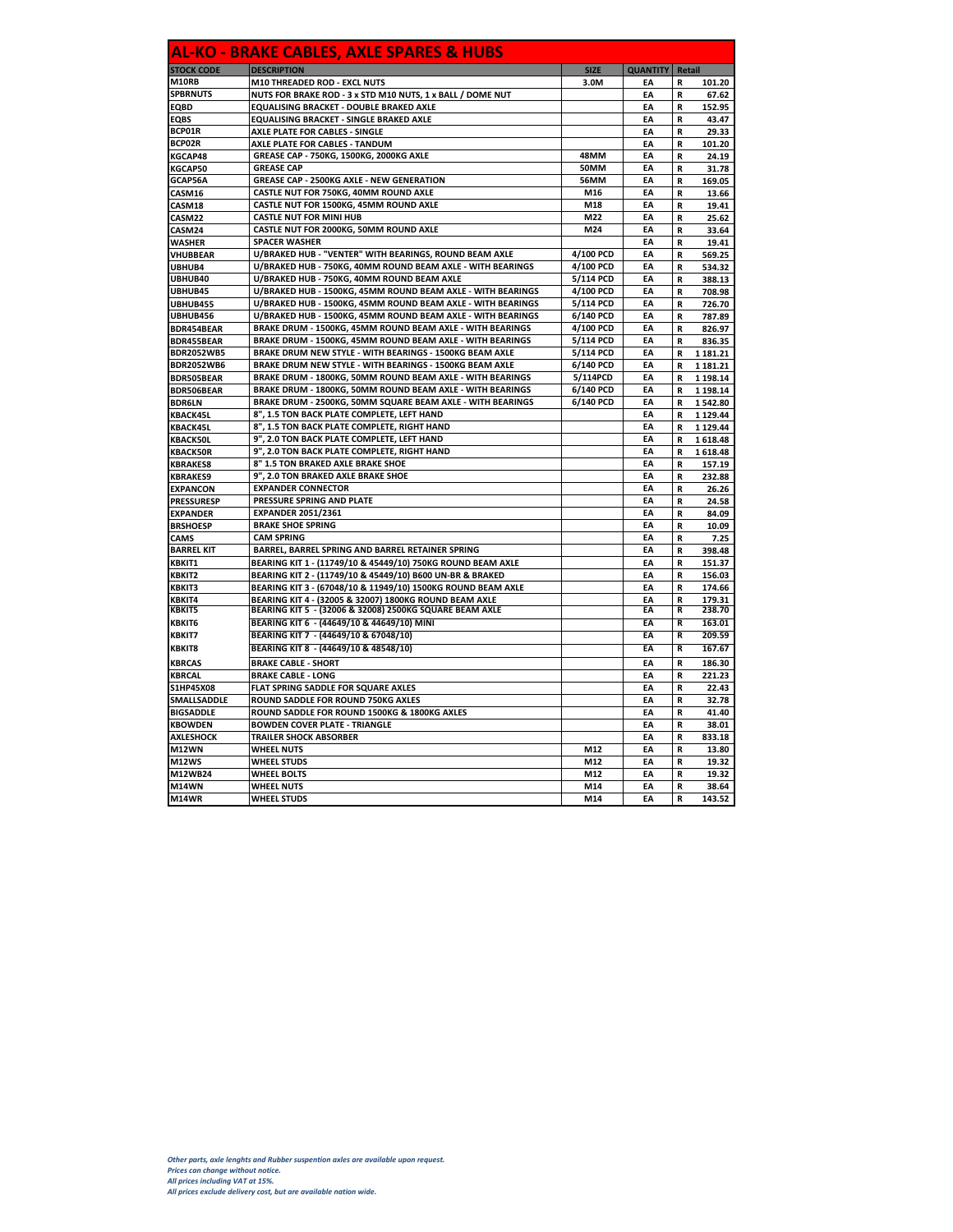| <b>STOCK CODE</b><br>KCLIPON<br>KAK7<br>K1600B<br>K2300B<br>К3000В<br>K3500B | <b>DESCRIPTION</b>                                           | AL-KO - COUPLERS & COUPLER SPARES |                           |  |  |  |
|------------------------------------------------------------------------------|--------------------------------------------------------------|-----------------------------------|---------------------------|--|--|--|
|                                                                              |                                                              | <b>QUANTITY</b><br>Retail         |                           |  |  |  |
|                                                                              | 50 MM BALL U/BRAKED COUPLER CLIP                             | EA                                | 763.14<br>R               |  |  |  |
|                                                                              | 50 MM BALL PRESSED U/BRAKED COUPLER CLIP - AK7               | EA                                | R<br>319.13               |  |  |  |
|                                                                              | 1.6 TON BRAKED COUPLER DELTA - 50MM BALL                     | EA                                | R<br>3 805.52             |  |  |  |
|                                                                              | 2.3 TON BRAKED COUPLER DELTA - 50MM BALL (1248253S)          | ΕA                                | R<br>4 507.96             |  |  |  |
|                                                                              | 3.0 TON BRAKED COUPLER DELTA - 50MM BALL                     | EA                                | 5 3 1 2.48<br>R           |  |  |  |
|                                                                              | 3.5 TON BRAKED COUPLER DELTA - 50MM BALL                     | EA                                | 9865.88<br>R              |  |  |  |
| K3500D                                                                       | 3.5 TON BRAKED COUPLER WITH 40 MM DIN EYE                    | EA                                | R<br>11 661.00            |  |  |  |
| <b>KSIGHEAD</b>                                                              | 2.3 TON, 2.7 TON, 3.0 TON BRAKED COUPLER HEAD ONLY (1348674) | EA                                | 824.12<br>R               |  |  |  |
| <b>K3HEAD</b>                                                                | 3.0 TON BRAKED COUPLER HD HEAD ONLY                          | EA                                | R<br>1 323.08             |  |  |  |
| <b>K35HEAD</b>                                                               | 3.5 TON BRAKED COUPLER HEAD ONLY                             | EA                                | R<br>1564.14              |  |  |  |
| K35EYE                                                                       | 3.5 TON BRAKED COUPLER DIN EYE ONLY - CENTRE 40MM            | EA                                | 1794.00<br>R              |  |  |  |
| KGNIP                                                                        | <b>GREASE NIPPLE</b>                                         | EA                                | R<br>10.01                |  |  |  |
| KSHOCKSD                                                                     | SHOCK ABSORBER - 2.3 TON BRAKED COUPLER                      | EA                                | R<br>564.72               |  |  |  |
| <b>KSHOCKHD</b>                                                              | HEAVY DUTY - SHOCK ABSORBER - 2.3 TON BRAKED COUPLER         | EA                                | R<br>815.06               |  |  |  |
| <b>SHOCKKIT</b>                                                              | SHOCK ABSORBER - PLASTIC KIT                                 | EA                                | R<br>73.36                |  |  |  |
| KBELOLD                                                                      | BELLOW SIGMA OLD TYPE - 2.3 TON BRAKED COUPLER               | EA                                | 80.73<br>R                |  |  |  |
| <b>KBELNEW</b>                                                               | BELLOW SIGMA NEW TYPE AK300 & 3.0 TON DELTA COUPLER          | EA                                | R<br>68.92                |  |  |  |
| <b>KBEL3500</b>                                                              | BELLOW FOR 3.5 TON BRAKED COUPLER DELTA                      | EA                                | R<br>298.08               |  |  |  |
| KHANDOLD                                                                     | HANDBRAKE LEVER ASSEMBLY OLD TYPE                            | EA                                | R<br>567.53               |  |  |  |
| KHANDNEW                                                                     | HANDBRAKE LEVER NEW TYPE                                     | EA                                | 664.13<br>R               |  |  |  |
| KCIRCLIP                                                                     | CIRCLIP FOR SIGMA COUPLER SHAFT - 3MM                        | EA                                | R<br>21.42                |  |  |  |
| <b>KBAWAY</b>                                                                | <b>BRAKE AWAY CABLE</b>                                      | EA                                | R<br>124.20               |  |  |  |
| <b>BRCON</b>                                                                 | <b>BRAKE ROD CONNECTOR</b>                                   | EA                                | R<br>68.57                |  |  |  |
| VTEC26B                                                                      | COUPLER BOLT AND NUT - M12 X 70MM                            | EA                                | R<br>16.59                |  |  |  |
|                                                                              | JOCKEY WHEELS, CLAMPS AND LANDING LEGS                       |                                   |                           |  |  |  |
| <b>STOCK CODE</b>                                                            | <b>DESCRIPTION</b>                                           | <b>QUANTITY</b>                   | Retail                    |  |  |  |
| <b>TRSTAND</b>                                                               | TRAILER STAND - WELD-ON - 25MM SHAFT - UN-PAINTED            | EA                                | 260.82<br>R               |  |  |  |
| JC25/4.5S                                                                    | CASTER JOCKEY WHEEL AND BRACKET - 25MM SHAFT                 | EA                                | 565.11<br>R               |  |  |  |
| JC32/4.5S                                                                    | CASTER JOCKEY WHEEL AND BRACKET - 32MM SHAFT                 | EA                                | R<br>322.00               |  |  |  |
| JCB42/5.5S                                                                   | 42 MM JOCKEY WHEEL 6" SINGLE                                 | EA                                | 465.75<br>R               |  |  |  |
| JCC42                                                                        | 42 MM CLAMP - WELD / BOLT-ON                                 | EA                                | R<br>75.67                |  |  |  |
| <b>JCB48/8SL</b>                                                             | 48 MM JOCKEY WHEEL 8" SINGLE LONG                            | EA                                | 589.95<br>R               |  |  |  |
| <b>K48DOUBLE</b>                                                             | 48 MM JOCKEY WHEEL 8" DOUBLE                                 | EA                                | R<br>1 344.85             |  |  |  |
| JCC48                                                                        | 48 MM CLAMP - WELD / BOLT-ON - STANDARD DUTY                 | EA                                | R<br>128.80               |  |  |  |
| K48HD                                                                        | 48 MM CLAMP - WELD / BOLT-ON - HEAVY DUTY                    | EA                                | R<br>245.12               |  |  |  |
| K48CAST                                                                      | 48 MM CLAMP - BOLT-ON ONLY CAST BASE                         | EA                                | R<br>155.25               |  |  |  |
| K48SW                                                                        | 48 MM CLAMP - SWIVEL                                         | EA                                | 378.42<br>R               |  |  |  |
| ICB60/8S                                                                     | 60 MM JOCKEY WHEEL 8" SINGLE LONG                            | EA                                | R<br>884.93               |  |  |  |
| JCB60/8D                                                                     | 60 MM JOCKEY WHEEL 8" DOUBLE LONG                            | EA                                | R<br>1 110.04             |  |  |  |
| JCC60                                                                        | 60 MM CLAMP - WELD / BOLT-ON                                 | EA                                | 184.00<br>R               |  |  |  |
| <b>FOLD60</b>                                                                | 60 MM JOCKEY WHEEL 8" SINGLE FOLD AWAY                       | EA                                | R<br>1808.66              |  |  |  |
| <b>K73DOUBLE</b>                                                             | 73MM JOCKEY WHEEL DOUBLE                                     | EA                                | R<br>1938.04              |  |  |  |
| K73HD                                                                        | 73 MM CLAMP - WELD-ON - HEAVY DUTY                           | EA                                | R<br>714.84               |  |  |  |
| JW150                                                                        | JOCKEY WHEEL ONLY - 150mm                                    | EA                                | R<br>154.56               |  |  |  |
|                                                                              | JOCKEY WHEEL ONLY - 200mm - HD                               | EA                                | R<br>246.33               |  |  |  |
|                                                                              | 900KG PARKING JACK WITH BRACKET                              | EA                                | R<br>993.60               |  |  |  |
| JW200                                                                        |                                                              |                                   |                           |  |  |  |
| J0017                                                                        | <b>600KG PARKING JACK WITH BRACKET</b>                       | EA                                | R<br>985.84               |  |  |  |
| J0007                                                                        |                                                              |                                   |                           |  |  |  |
| J0010                                                                        | 1200KG PARKING JACK WITHOUT BRACKET                          | EA                                | R<br>1055.70              |  |  |  |
| J0047                                                                        | <b>1200KG PARKING JACK CLAMP</b>                             | EA                                | R<br>191.76               |  |  |  |
| PROP48                                                                       | PROP STAND 48MM ROUND                                        | EA                                | 203.77<br>R               |  |  |  |
| LIFT48                                                                       | LIFTING LEG 48MM                                             | EA                                | R<br>646.23               |  |  |  |
| LRLIFT                                                                       | L&R LIFTING LEG 350KG, STROKE - 510MM / 740MM                | EA                                | 893.08<br>R               |  |  |  |
| <b>PARKT</b>                                                                 |                                                              | EA                                | R                         |  |  |  |
| WHEELCM                                                                      | PARKING JACK SHORT - TRIANGLE SHAPE                          |                                   | 905.88                    |  |  |  |
|                                                                              | WHEEL CHOCK MEDIUM                                           | EA                                | R<br>165.43               |  |  |  |
| WHEELCMB<br>WHEELCL                                                          | WHEEL CHOCK MEDIUM BRACKET<br><b>WHEEL CHOCK LARGE</b>       | EA<br>EA                          | R<br>78.49<br>465.75<br>R |  |  |  |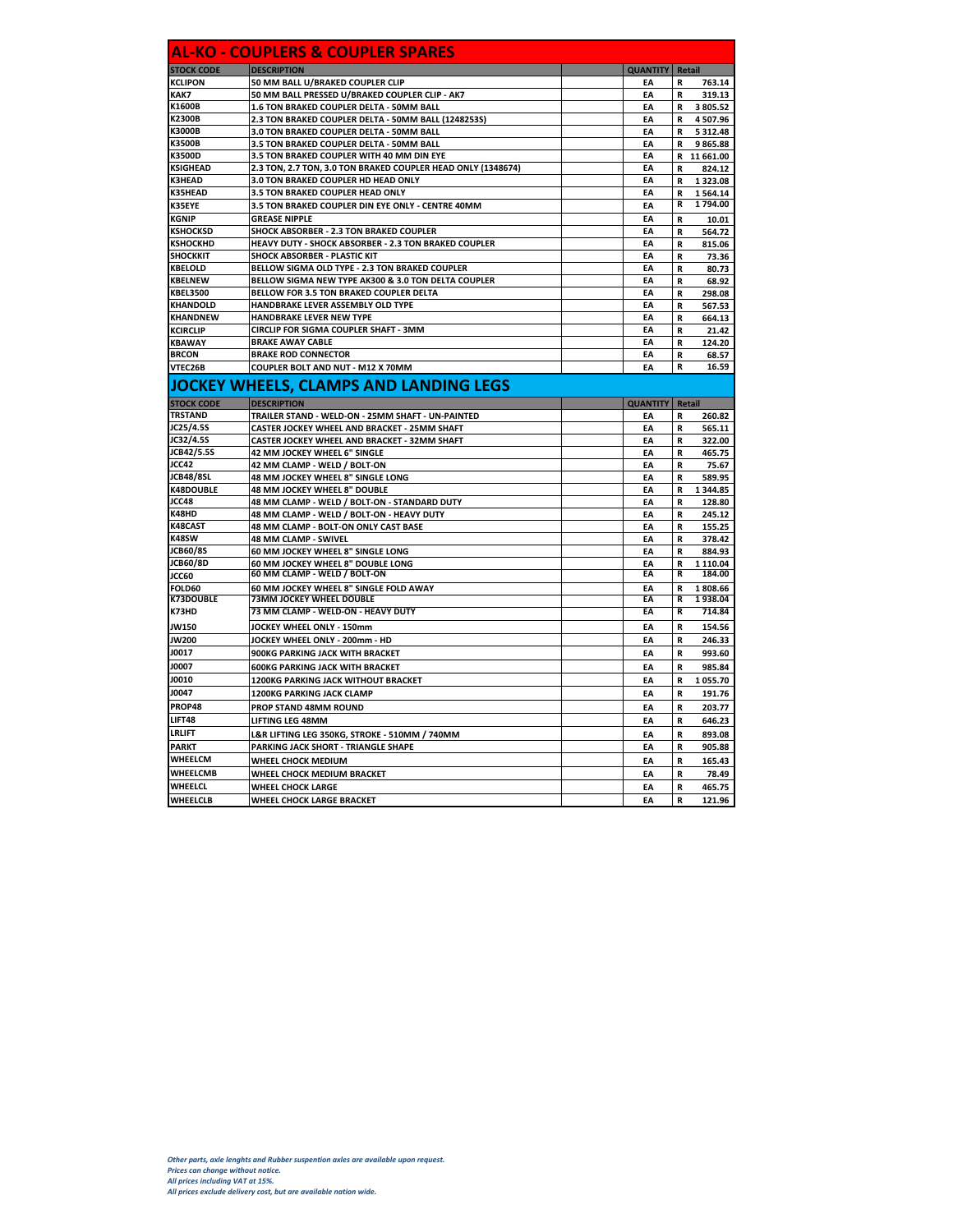| <b>STOCK CODE</b>                                                                                                        | <b>DESCRIPTION</b>                                          |            | <b>QUANTITY</b> | Retail        |                                                                             |
|--------------------------------------------------------------------------------------------------------------------------|-------------------------------------------------------------|------------|-----------------|---------------|-----------------------------------------------------------------------------|
| S04/27                                                                                                                   | 4 BLADE LEAF SPRING - (750 KG P/PAIR) - 685mm               |            | EA              | R             | 322.00                                                                      |
| S05/27                                                                                                                   | 5 BLADE LEAF SPRING - (950 KG P/PAIR) - 685mm               |            | EA              | R             | 330.05                                                                      |
| S06/27                                                                                                                   | 6 BLADE LEAF SPRING - (1150 KG P/PAIR) - 685mm              |            | EA              | R             | 426.65                                                                      |
| S08/27                                                                                                                   | 8 BLADE LEAF SPRING - (1500 KG P/PAIR) - 685mm              |            | EA              | R             | 483.00                                                                      |
| S10/27                                                                                                                   | 10 BLADE LEAF SPRING - (1800 KG P/PAIR) - 685mm             |            | EA              | R             | 539.35                                                                      |
| <b>K4BLADE</b>                                                                                                           | 4 BLADE LEAF SPRING - (550 KG P/PAIR) - 915mm STD DUTY      |            | EA              | R             | 588.01                                                                      |
| <b>K5BLADE</b>                                                                                                           | 5 BLADE LEAF SPRING - (700 KG P/PAIR) - 915mm STD DUTY      |            | EA              | R             | 593.83                                                                      |
| <b>K6BLADE</b>                                                                                                           | 6 BLADE LEAF SPRING - (840 KG P/PAIR) - 915mm STD DUTY      |            | EA              | R             | 626.84                                                                      |
| <b>K8BLADE</b>                                                                                                           | 8 BLADE LEAF SPRING - (1120 KG P/PAIR) - 915mm STD DUTY     |            | EA              | R             | 691.64                                                                      |
| K10BLADE                                                                                                                 | 10 BLADE LEAF SPRING - (1400 KG P/PAIR) - 915mm STD DUTY    |            | EA              | R             | 866.30                                                                      |
| SO8/36                                                                                                                   | 8 BLADE LEAF SPRING - (2000 KG P/PAIR) - 1020mm HEAVY DUTY  |            | EA              | R             | 1 047.94                                                                    |
| S10/36                                                                                                                   | 10 BLADE LEAF SPRING - (2500 KG P/PAIR) - 1020mm HEAVY DUTY |            | EA              | R             | 1 2 1 0.95                                                                  |
| M10KIT                                                                                                                   | 40 MM ROUND MOUNTING KIT - M10                              | M10        | EA              | R             | 155.25                                                                      |
| TC45S44.5G                                                                                                               | 45 MM SQ MOUNTING KIT - M12 - 140MM SHORT                   | M12        | EA              | R             | 163.01                                                                      |
| TC45S44.5GL                                                                                                              | 45 MM SQ MOUNTING KIT - M12 - 170MM LONG                    | M12        | EA              | R             | 178.54                                                                      |
| <b>TC45ROUND</b>                                                                                                         | 45 MM & 50 MM ROUND MOUNTING KIT - M12                      | M12        | EA              | R             | 178.54                                                                      |
| <b>TC50S50G</b>                                                                                                          | 50 MM SQ MOUNTING KIT - M12 - 170MM LONG                    | M12        | EA              | R             | 201.83                                                                      |
| <b>TC50S50G/ML001</b>                                                                                                    | 50 MM SQ MOUNTING KIT - M16 - 170MM LONG - HD               | M16        | EA              | R             | 915.98                                                                      |
| <b>M10UB</b>                                                                                                             | 40 MM ROUND U-BOLT - M10X50X130                             |            | ΕA              | R             | 24.15                                                                       |
| 1348760                                                                                                                  | 40 MM SQUARE U-BOLT - M10X50X130                            |            | EA              | R             | 25.88                                                                       |
| M12RUB                                                                                                                   | 45 MM ROUND U-BOLT - M12X50X140                             |            | EA              | R             | 25.88                                                                       |
| M12SQUBS                                                                                                                 | 45 MM SQUARE U-BOLT - M12X50X140                            |            | EA              | R             | 36.23                                                                       |
| M12SQUBL                                                                                                                 | 45 MM SQUARE U-BOLT - M12X50X170                            |            | EA              | R             | 39.68                                                                       |
| <b>SPU50</b>                                                                                                             | 50 MM SQUARE U-BOLT - M12X50X170                            |            | EA              | R             | 41.40                                                                       |
| <b>SHAHD</b>                                                                                                             | SHACKLE BRACKET - WITHOUT BOLT AND NUT - HEAVY DUTY         |            | EA              | R             | 41.40                                                                       |
| <b>SH45</b>                                                                                                              | SHACKLE BRACKET - WITHOUT BOLT AND NUT - STD DUTY           |            | EA              | R             | 37.95                                                                       |
| VTEC26                                                                                                                   | SHACKLE BRACKET BOLT AND NUT - M12 x 75MM                   |            | EA              | R             | 13.97                                                                       |
| M10SPRINGP                                                                                                               | SPRING PLATE SMALL FOR 40MM M10 U-BOLT                      |            | EA              | R             | 38.81                                                                       |
| M12SPRINGP                                                                                                               | SPRING PLATE BIG FOR 45MM M12 U-BOLT                        |            | EA              | R             | 55.20                                                                       |
| <b>S5HP50</b>                                                                                                            | SPRING PLATE FOR 50MM M12 U-BOLT                            |            | EA              | R             | 72.45                                                                       |
| SPB4425                                                                                                                  | SPRING EYE BUSH - SOLID - 43MM X 13MM X 25MM                |            | EA              | R             | 27.60                                                                       |
| SPB4426                                                                                                                  | SPRING EYE BUSH - SOLID - 43MM X 13MM X 26MM                |            | EA              | R             | 27.60                                                                       |
| <b>SPB4427</b>                                                                                                           | SPRING EYE BUSH - SOLID - 43MM X 13MM X 27MM                |            | EA              | R             | 27.60                                                                       |
|                                                                                                                          |                                                             |            |                 |               |                                                                             |
|                                                                                                                          | RIMS ONLY & RIM AND TYRE COMBINATIONS                       |            |                 |               |                                                                             |
| <b>STOCK CODE</b>                                                                                                        | <b>DESCRIPTION - RIMS ARE STANDARD WHITE</b>                | <b>PCD</b> | <b>QUANTITY</b> | <b>Retail</b> |                                                                             |
| <b>SWBDH</b>                                                                                                             | SPARE WHEEL BRACKET - FOR ALL SIZE RIMS                     |            | EA              | R             | 180.64                                                                      |
| W10-4.5B-01I                                                                                                             | 10 " EPOXY COATED RIM ONLY                                  | 4/100      | EA              | R             | 431.25                                                                      |
| W13-4.5J-01I                                                                                                             | <b>13 " EPOXY COATED RIM ONLY</b>                           | 4/100      | FΔ              | R             | 380.94                                                                      |
| W13-4.5J-02I                                                                                                             | <b>13 " EPOXY COATED RIM ONLY</b>                           | 5/114      | EA              | R             | 380.94                                                                      |
| W14-6.0J-01I                                                                                                             | <b>14" EPOXY COATED RIM ONLY</b>                            | 4/100      | EA              | R             | 553.44                                                                      |
| W14-6.0J-02I                                                                                                             | <b>14 " EPOXY COATED RIM ONLY</b>                           | 5/114      | EA              | R             | 553.44                                                                      |
| W14-6.0J-04I                                                                                                             | <b>14 " EPOXY COATED RIM ONLY</b>                           | 6/140      | EA              | R             | 553.44                                                                      |
| W15-7.0J-02I                                                                                                             | 15 " EPOXY COATED RIM ONLY                                  | 5/114      | EA              | R             | 725.94                                                                      |
| W15-7.0J-04I                                                                                                             | 15 " EPOXY COATED RIM ONLY                                  | 6/140      | EA              | R             | 725.94                                                                      |
|                                                                                                                          | <b>16" EPOXY COATED RIM ONLY</b>                            | 6/140      | EA              | R             | 970.31                                                                      |
|                                                                                                                          |                                                             |            |                 |               | 970.31                                                                      |
|                                                                                                                          | 13" RIM & 155/80 R13 TYRE - IMPORT                          | 4/100      | EA              | R             |                                                                             |
|                                                                                                                          | 13" RIM & 155/80 R13 TYRE - IMPORT                          | 5/114      | EA              | R             |                                                                             |
|                                                                                                                          | 14" RIM & 195 R14 TYRE - IMPORT                             | 4/100      | EA              | R             |                                                                             |
|                                                                                                                          | 14" RIM & 195 R14 TYRE - IMPORT                             | 5/114      | EA              | R             |                                                                             |
|                                                                                                                          | 14" RIM & 195 R14 TYRE - IMPORT                             | 6/140      | EA              | R             |                                                                             |
|                                                                                                                          | 15" RIM & 215R15 TYRE - IMPORT                              | 6/140      | EA              | R             |                                                                             |
|                                                                                                                          | 14" RIM & 195 R14 TYRE - DUNLOP                             | 5/114      | EA              | R             |                                                                             |
| W16-7.0J-04I<br>WT13-155-01<br>WT13-155-02<br>VTEC424<br>WT14-195-02<br>WT14-195-04<br>VTEC41<br>VTEC42D<br>WT14-195-04D | 14" RIM & 195 R14 TYRE - DUNLOP                             | 6/140      | EA              | R             | 970.31<br>1725.00<br>1725.00<br>1725.00<br>2 084.38<br>2 156.25<br>2 156.25 |
| VTEC41D                                                                                                                  | 15" RIM & 215 R15 TYRE - DUNLOP                             | 6/140      | EA              | R             | 2 659.38                                                                    |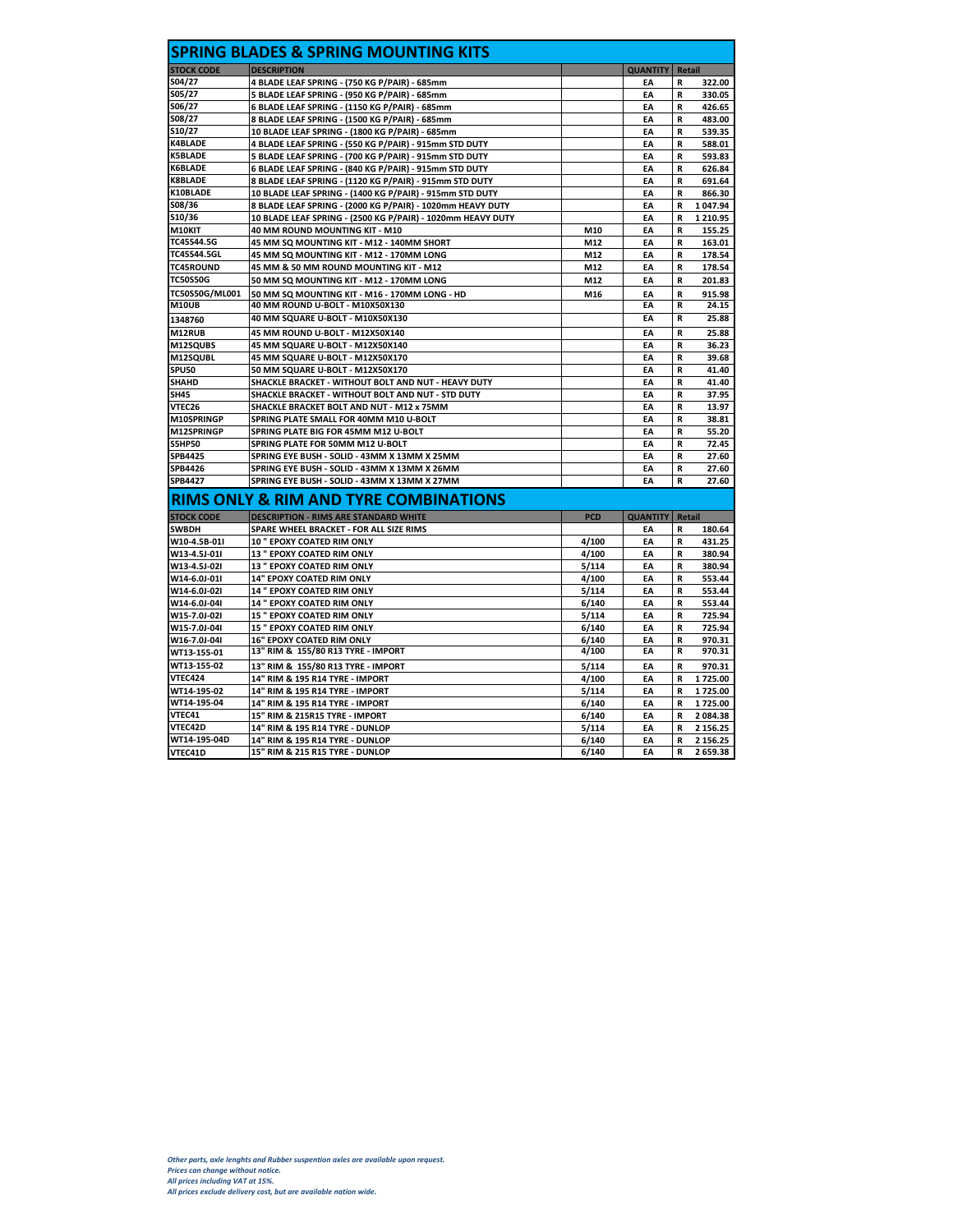|                                        | <b>BODY COMPONENTS, LIGHTS, WINCHES AND HINGES</b>                                                     |                 |                                  |
|----------------------------------------|--------------------------------------------------------------------------------------------------------|-----------------|----------------------------------|
| <b>STOCK CODE</b>                      | <b>DESCRIPTION - BRANDS SUPPLIED CAN VARY FROM PICTURE</b>                                             | <b>QUANTITY</b> | Retail                           |
| <b>VTEC20</b>                          | REFLECTIVE TAPE YELLOW (PER METRE) (BRAND MAY VARY)                                                    | EA              | 35.65<br>R                       |
| <b>VTEC20RED</b><br><b>VTEC20WHITE</b> | REFLECTIVE TAPE RED (PER METRE) (BRAND MAY VARY)<br>REFLECTIVE TAPE WHITE (PER METRE) (BRAND MAY VARY) | EA<br>EA        | 44.97<br>R<br>44.97<br>R         |
| <b>5CORE</b>                           | 5 CORE ELECTRIC WIRE (PER METRE) (COLOURS MAY VARY)                                                    | EA              | 19.32<br>R                       |
| 7CORE                                  | 7 CORE ELECTRIC WIRE (PER METRE) (COLOURS MAY VARY)                                                    | EA              | 25.39<br>R                       |
| TL8                                    | STOP AND TAIL COMBO LAMP - BIG                                                                         | EA              | 47.84<br>R                       |
| <b>TL82</b><br><b>VTEC12</b>           | STOP AND TAIL COMBO LAMP - SMALL<br>AMBER - ROUND TRUCK LIGHTS - SEMI SEALED                           | EA<br>EA        | R<br>26.16<br>36.80<br>R         |
| <b>VTEC13</b>                          | RED - ROUND TRUCK LIGHTS - SEMI SEALED                                                                 | EA              | 36.80<br>R                       |
| VTEC14                                 | <b>12V SINGLE CONTACT GLOBES</b>                                                                       | EA              | R<br>8.74                        |
| <b>VTEC15</b>                          | <b>12V DOUBLE CONTACT GLOBES</b>                                                                       | EA              | 8.74<br>R                        |
| SPSC24<br>SPDC24                       | <b>24V SINGLE CONTACT GLOBES</b>                                                                       | EA              | 10.93<br>R                       |
| LEDREV                                 | <b>24V DOUBLE CONTACT GLOBES</b><br><b>REVERSE LIGHT LED - ROUND 12/24 VOLT</b>                        | EA<br>EA        | R<br>10.93<br>198.38<br>R        |
| <b>VTEC8</b>                           | AMBER LIGHT LED - ROUND 12/24 VOLT                                                                     | EA              | 172.50<br>R                      |
| <b>VTEC9</b>                           | RED LIGHT LED - ROUND 12/24 VOLT                                                                       | EA              | R<br>172.50                      |
| <b>VTEC10</b>                          | 3 IN 1 LED LIGHT - ROUND 12/24 VOLT                                                                    | EA              | 208.44<br>R                      |
| EL08LED<br><b>TLL003</b>               | 3 IN 1 LED LIGHT - SQUARE 12 VOLT ONLY<br>3 IN 1 LED LIGHT - SQUARE 12 VOLT ONLY COLOUR FACE           | EA<br>EA        | 169.05<br>R<br>R<br>169.05       |
| <b>TLT031</b>                          | 3 IN 1 LED LIGHT - COMBO 12 VOLT ONLY PER SET OF 2 LIGHTS                                              | <b>PER SET</b>  | 402.50<br>R                      |
| <b>RESISTOR</b>                        | <b>RESISTOR FOR LED LIGHTS</b>                                                                         | EA              | 73.60<br>R                       |
| <b>TLL31RW12</b>                       | <b>MARKER LAMP 12 VOLT</b>                                                                             | EA              | R<br>209.30                      |
| <b>LBO1P</b><br><b>LBO3P</b>           | <b>DOUBLE LIGHT BOX</b>                                                                                | EA<br>EA        | 72.45<br>R<br>54.34<br>R         |
| MALEAL                                 | <b>SINGLE LIGHT BOX</b><br>7 PIN MALE PLUG ALUMINIUM                                                   | EA              | R<br>30.02                       |
| <b>MALEP</b>                           | 7 PIN MALE PLUG PLASTIC                                                                                | EA              | 27.60<br>R                       |
| <b>E7PFMPC</b>                         | 7 PIN FEMALE PLUG ALUMINIUM                                                                            | EA              | 37.15<br>R                       |
| 88205P                                 | 7 PIN FEMALE PLUG PLASTIC                                                                              | EA              | 36.80<br>R                       |
| MAGMALE<br><b>VTEC17</b>               | 7 PIN MALE AND FEMALE PLUG - MAGNETIC<br><b>NUMBERPLATE LIGHT WITH GLOBE</b>                           | PER SET         | 1 1 2 1 . 2 5<br>R<br>34.50<br>R |
| <b>ELN12LED</b>                        | <b>NUMBERPLATE LIGHT LED</b>                                                                           | EA<br>EA        | 68.31<br>R                       |
| <b>VTEC18</b>                          | WHITE REFLECTORS - 60MM X 30MM                                                                         | EA              | R<br>5.08                        |
| VTEC19                                 | RED REFLECTORS - 60MM X 30MM                                                                           | EA              | R<br>5.08                        |
| <b>VTEC44OR</b>                        | ORANGE REFLECTORS - 60MM X 30MM                                                                        | EA              | 5.08<br>R                        |
| <b>VTEC44</b><br>VTEC45                | WHITE REFLECTORS - ROUND<br><b>RED REFLECTORS - ROUND</b>                                              | EA<br>EA        | 9.80<br>R<br>9.80<br>R           |
| <b>TRIREF</b>                          | <b>RED REFLECTORS - TRIANGLE</b>                                                                       | EA              | 20.18<br>R                       |
| KMALEH                                 | <b>MALE PLUG HOLDER - AL-KO</b>                                                                        | EA              | R<br>40.48                       |
| <b>BMALEH</b>                          | <b>MALE PLUG HOLDER - BQ</b>                                                                           | EA              | 34.96<br>R                       |
| LICR                                   | LICENCE DISK HOLDER ROUND                                                                              | EA              | 18.40<br>R                       |
| LICSQ<br>LDH002                        | LICENCE DISK HOLDER SQUARE - HEAVY DUTY<br>LICENCE DISK HOLDER SQUARE DOUBLE - HEAVY DUTY              | EA<br>EA        | R<br>40.54<br>63.83<br>R         |
| <b>DATA</b>                            | DATA PLATE - PUNCHED WITH YOUR NUMBERS                                                                 | EA              | 287.50<br>R                      |
| <b>DATAB</b>                           | DATA PLATE - BLANK                                                                                     | EA              | R<br>69.23                       |
| <b>SPRINGB</b>                         | <b>SPRING BOLT 12MM</b>                                                                                | EA              | 39.68<br>R                       |
| 1350215<br>ANTIWO                      | <b>CANOPY CLIP LARGE</b><br><b>ANTI LUCE SHORT WELD-ON</b>                                             | EA<br>EA        | 56.93<br>R<br>R<br>31.05         |
| ANTIS                                  | <b>ANTI LUCE SHORT + NUT</b>                                                                           | EA              | 32.78<br>R                       |
| ANTIL                                  | <b>ANTI LUCE LONG + NUT</b>                                                                            | EA              | 37.95<br>R                       |
| ANTISMALL                              | ANTI LUCE SHORT SMALL                                                                                  | EA              | R<br>22.43                       |
| <b>VTEC25</b>                          | <b>LARGE DROP SIDE HINGE - 55MM</b>                                                                    | EA              | 57.79<br>R                       |
| SPFDH<br>H4                            | <b>FLAT LARGE DROP SIDE HINGE - 55MM</b><br><b>DOOR HINGE</b>                                          | EA<br>EA        | 73.94<br>R<br>R<br>112.13        |
| <b>SBH</b>                             | <b>BUTTERFLY HINGES</b>                                                                                | EA              | R<br>43.49                       |
| <b>CATPIN</b>                          | <b>CATTLE PIN LARGE</b>                                                                                | EA              | 32.78<br>R                       |
| GOOSE                                  | 50MM GOOSENECK BALL - WITHOUT BOLTS AND NUTS                                                           | EA              | 343.85<br>R                      |
| <b>BPAZ</b>                            | 50MM GOOSENECK BALL & PIN - WITHOUT BOLTS AND NUTS                                                     | EA              | R<br>1073.24                     |
| <b>GNBOLT</b><br>DP4SD                 | <b>GOOSENECK BOLT AND NUT</b><br>DROP PLATE 4HOLE - STD DUTY                                           | EA<br>EA        | 29.50<br>R<br>R<br>120.75        |
| DP4HD                                  | DROP PLATE 4HOLE 16MM H/D                                                                              | EA              | R<br>225.11                      |
| <b>DP6SD</b>                           | DROP PLATE 6HOLE - STD DUTY                                                                            | EA              | 193.20<br>R                      |
| DP6HD                                  | DROP PLATE 6HOLE 16MM H/D                                                                              | EA              | 341.55<br>R                      |
| <b>DP8HD</b><br>CHEV12                 | DROP PLATE 8HOLE 16MM H/D                                                                              | EA<br>EA        | R<br>489.04<br>R                 |
| CHEV12S                                | 1200MM CHEVRON BOARD<br>1200MM CHEVRON BOARD - STICK-ON                                                | EA              | 127.08<br>171.93<br>R            |
| <b>CHEV17</b>                          | 1700MM CHEVRON BOARD                                                                                   | EA              | R<br>246.68                      |
| CHEV17S                                | 1700MM CHEVRON BOARD - STICK-ON                                                                        | EA              | R<br>179.40                      |
| <b>KCOUPLL</b>                         | <b>COUPLER LOCK UNIVERSAL</b>                                                                          | EA              | 330.68<br>R                      |
| LW013<br>RATCHET                       | STRAP 5 TON - 12M LONG<br>RATCHET H/D                                                                  | EA<br>EA        | R<br>120.75<br>103.50<br>R       |
| <b>HW1760</b>                          | HAND WINCH 800KG - WITH STRAP                                                                          | EA              | 660.10<br>R                      |
| HW2500                                 | HAND WINCH 2500LBS - WITHOUT STRAP OR CABLE                                                            | EA              | 732.55<br>R                      |
| <b>HW3700</b>                          | HAND WINCH 3700LBS - WITHOUT STRAP OR CABLE                                                            | EA              | 1814.10<br>R                     |
| HWSTRAP                                | <b>6.0M WINCH STRAP WITH HOOK</b>                                                                      | EA              | 244.72<br>R                      |
| <b>HWCABLE</b><br>BASEP                | 10M WINCH CABLE WITH HOOK<br><b>6MM THICK BASE PLATES</b>                                              | EA<br>EA        | 568.33<br>R<br>R<br>124.98       |
| NOSEC                                  | MILD STEEL NOSE CONE UNPAINTED                                                                         | EA              | 2 084.38<br>R                    |
| JCH20                                  | 20LT JERRY CAN HOLDER UNPAINTED                                                                        | EA              | R<br>515.20                      |
| <b>FWG</b>                             | FRONT WHEEL GRABBER FOR MOTORBIKE                                                                      | EA              | R<br>1465.10                     |
| MS7.13"-1U                             | 13" SINGLE UNGALVANISED MUDGUARD                                                                       | EA              | 263.12<br>R                      |
| MS7.13"-2U                             | 13" TANDEM UNGALVANISED MUDGUARD                                                                       | EA              | 382.95<br>R                      |
| MS7.14"-1U<br>MS7.14"-2U               | 14" SINGLE UNGALVANISED MUDGUARD<br>14" TANDEM UNGALVANISED MUDGUARD                                   | EA<br>EA        | 331.20<br>R<br>R<br>565.80       |
| MS7.15"-1U                             | 15" SINGLE UNGALVANISED MUDGUARD                                                                       | EA              | R<br>561.66                      |
| MS7.15"-2U                             | 15" TANDEM UNGALVANISED MUDGUARD                                                                       | EA              | 681.38<br>R                      |

Other parts, axle lenghts and Rubber suspention axles are available upon request.<br>Prices can change without notice.<br>All prices including VAT at 15%.<br>All prices exclude delivery cost, but are available nation wide.